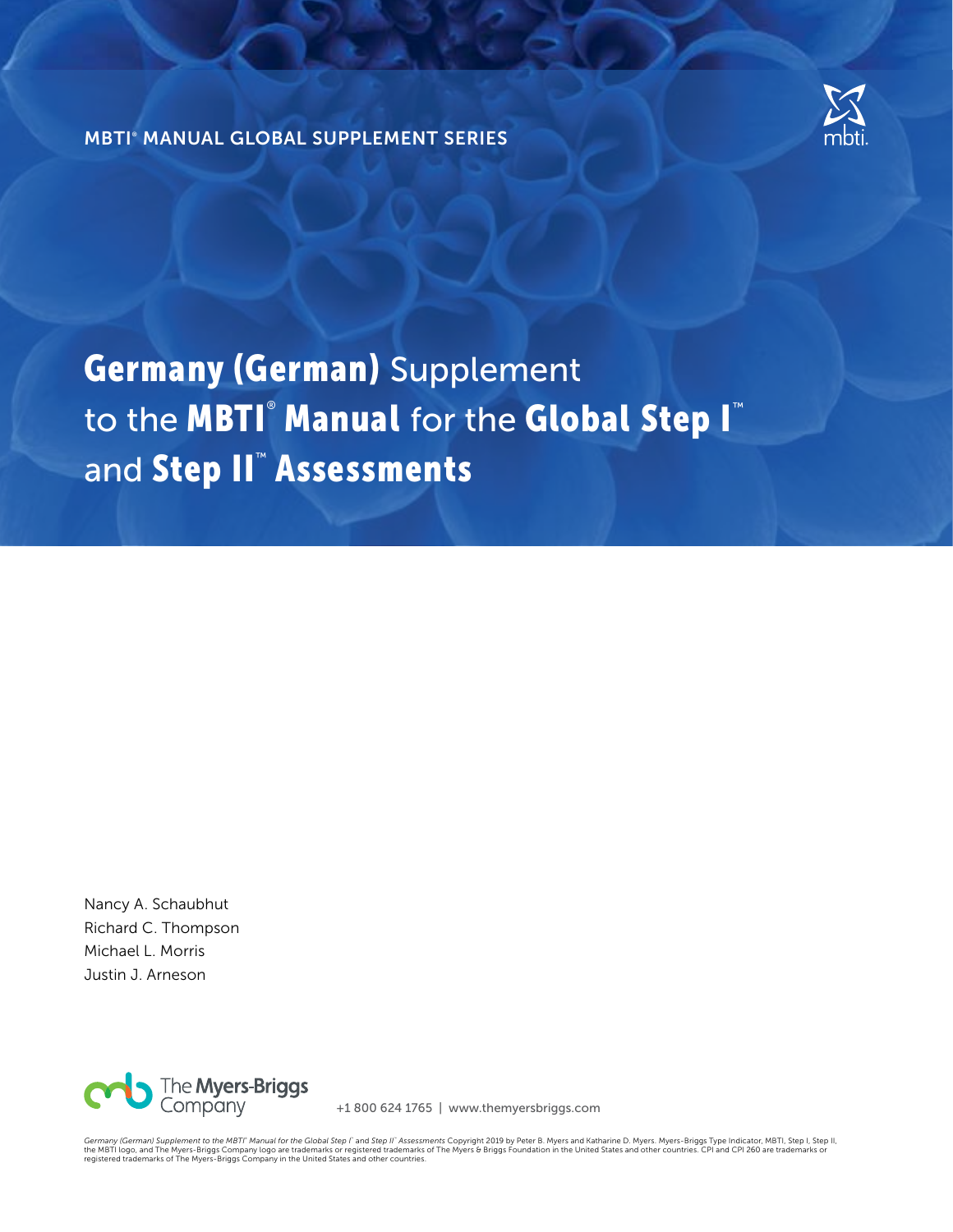# **Germany (German)** Supplement to the MBTI<sup>®</sup> Manual for the Global Step I<sup>™</sup> and Step II™ Assessments

## **CONTENTS**

| Introduction                                                                                                                 | 1  |
|------------------------------------------------------------------------------------------------------------------------------|----|
| <b>Translation Process</b>                                                                                                   | 2  |
| <b>Data Collection</b>                                                                                                       | 3  |
| MBTI <sup>®</sup> Global Step I <sup>™</sup> Assessment Results for<br>the German Sample                                     | 4  |
| MBTI <sup>®</sup> Type and Preference Distributions                                                                          | 4  |
| Relationships Between MBTI <sup>®</sup> Global Step I <sup>®</sup> , Form M,<br>and European Step I" Preference Pair Results | 5  |
| Global Step I" Preference Pair Intercorrelations                                                                             | 6  |
| Reliability and Validity of Global Step I" Results                                                                           | 6  |
| MBTI <sup>®</sup> Global Step II <sup>®</sup> Assessment Results for<br>the German Sample                                    | 17 |
| Relationships Between MBTI <sup>®</sup> Global Step II <sup>®</sup> , Form Q,<br>and European Step II" Facet Results         | 17 |
| Global Step II" Facet Intercorrelations                                                                                      | 17 |
| Reliability and Validity of Global Step II" Results                                                                          | 17 |
| Global Step II" Facet Distributions                                                                                          | 20 |
| Conclusion                                                                                                                   | 22 |

| <b>Notes</b> | 23 |
|--------------|----|
|              |    |

| <b>References</b> | 24 |
|-------------------|----|
|-------------------|----|

# INTRODUCTION

As steward of the *Myers-Briggs Type Indicator*® (MBTI<sup>®</sup>) assessment, The Myers-Briggs Company had two overarching goals in undertaking its revision to create global Step I<sup>™</sup> and Step II<sup>™</sup> forms: (1) preserve the integrity of the Step I and Step II assessments and (2) improve the reliability and validity of the MBTI assessment overall. More specifically, the company sought to update existing representative samples and compile new representative samples in additional countries based on translations (or adaptations) of the assessment into additional languages, use a statistical model consistent with type theory, and, if supported by data analysis, use the same scoring method globally, so that scores could be compared across all those countries and languages.

Broadening existing and compiling new representative samples was a high priority. The prior revision of the MBTI assessment culminated in the 1998 publication of MBTI Form M (Step I), which replaced the earlier Form G. Form Q (Step II) was subsequently published in 2001 and replaced Form K. In the United Kingdom, the European Step I assessment was published in 1997. The European Step II assessment was published in 2003 based on pan-European samples compiled by OPP Ltd. Although all these forms of the MBTI assessment served their audiences well, no additional representative samples in the United States or the UK had been compiled subsequent to their publication. It was therefore important to update the US and UK representative samples as well as expand the number of representative samples to include additional countries and languages, reflecting the increasingly global reach of the MBTI assessment.

To address this need, data were collected in targeted countries (see table 1), with specific demographic targets set by experts for all samples except those from Brazil and South Africa.<sup>1</sup> A consistent data collection effort yielded samples that responded to a common 230-item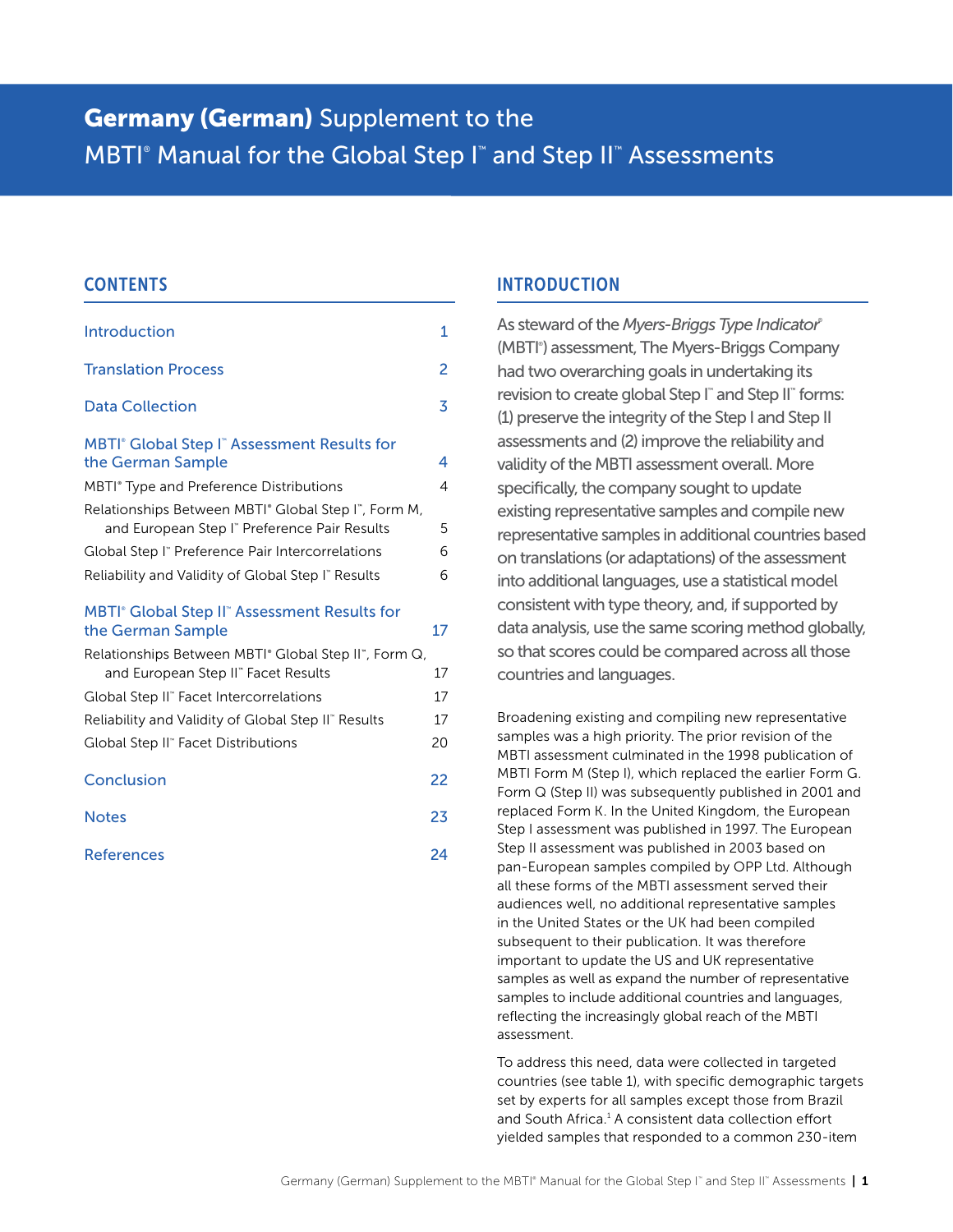<span id="page-2-0"></span>MBTI research form containing all items on then-current forms of the assessment (i.e., MBTI Form M and Form Q, and European Step I and Step II); common demographic items; and other validation assessments. Participants who completed North American English or European English versions of the assessment also completed an online interpretation session through The Myers-Briggs Company's MBTI® Complete website, making their verified, or "best-fit," type available for analysis.

In brief, the revision of the MBTI assessment provided the opportunity to collect a wealth of data, resulting in national representative samples that had not existed previously. These samples served the global research effort for the revised assessments themselves and also provided 4 new large and 19 new moderate-size samples. (*Please note:* In this manual supplement series, a particular sample may be referred to by either country or language for convenience in a particular context. Refer as needed to the sample names listed in table 1 when considering the results presented.)

Two different categories of samples were collected for this global project. Table 1 lists the 4 "large" samples— United States, Canada, and Australia (all North American English), and the United Kingdom (European English) and the 19 "moderate-size" samples from around the world, which were all combined to form the *global sample.* Large samples were targeted to have 1,000 or more participants, to exceed the sample size of an existing representative sample (specifically, in the US and the UK), and to reflect the size of the market for the MBTI assessment. The moderate-size samples for the most part included targets to ensure that they were nationally representative; only 3 of these samples—Brazil (Brazilian Portuguese), South Africa (Afrikaans), and South Africa (North American English)—due in part to their smaller markets for the MBTI assessment, were distributor led and nonrepresentative.

The MBTI global sample consists of 16,773 individuals, as detailed and summarized in the MBTI<sup>®</sup> Manual for *the Global Step I*™  *and Step II*™  *Assessments* (Myers, McCaulley, Quenk, & Hammer, 2018). The global sample was used to develop the Global Step I and Step II assessments. It is critical to keep in mind that while analyses were conducted for each country/ language sample used in this supplement series and are summarized here, the focus of the analyses was on the global sample reported in the 2018 MBTI manual.

This supplement to the 2018 manual summarizes results obtained from responses of the Germany (German) sample—hereafter, *German* sample—to the Global Step I and Step II assessments translated into the German language. Included in this supplement is a general description of the sample, along with statistical summaries, analyses, and type distributions based on those results.

#### Table 1 | List of large and moderate-size country/ language samples in the MBTI<sup>®</sup> global sample

| <b>Country/language sample</b>         | N     |
|----------------------------------------|-------|
| Large samples                          |       |
| Australia (North American English)     | 776   |
| Canada (North American English)        | 939   |
| United Kingdom (European English)      | 2,831 |
| United States (North American English) | 3,578 |
| Moderate-size samples                  |       |
| Brazil (Brazilian Portuguese)*         | 839   |
| Canada (Canadian French)               | 176   |
| China (Simplified Chinese)             | 521   |
| China (Traditional Chinese)            | 477   |
| Denmark (Danish)                       | 468   |
| Finland (Finnish)                      | 524   |
| France (European French)               | 472   |
| Germany (German)t                      | 440   |
| Greece (Greek)                         | 277   |
| Ireland (European English)             | 383   |
| Italy (Italian)                        | 458   |
| Mexico (Latin American Spanish)        | 359   |
| Netherlands (Dutch)                    | 506   |
| Norway (Norwegian)                     | 493   |
| Portugal (European Portuguese)         | 503   |
| South Africa (Afrikaans)*              | 505   |
| South Africa (North American English)* | 189   |
| Spain (European Spanish)               | 564   |
| Sweden (Swedish)                       | 495   |

*Note:* Global sample, *N* = 16,773.

\*Data collection for this sample was distributor led; it is not a representative sample.

†Germany sample includes one individual residing in Switzerland.

# TRANSLATION PROCESS

The Myers-Briggs Company's translation process for the MBTI Global Step I and Step II assessments was based on industry-standard methods for assessment translation (International Test Commission, 2005).<sup>2</sup> Because each of the languages included in this project has a different history of translation and use, the process varied somewhat for different languages.

As part of the research process to develop the MBTI® European Step II<sup>™</sup> assessment, a research form containing 230 items from Myers' pool of existing items (and known as the Pan-European Step II<sup>™</sup>—Trial Form) was created (see Quenk, Hammer, & Majors, 2004, for details). This form was translated into nine European languages— Danish, Dutch, English, French, German, Italian, Norwegian, Spanish, and Swedish—and used to collect MBTI assessment data. It later was refined to become the 166-item European Step II assessment, with a version for each language; all versions have been used extensively since their release. Additional research on these different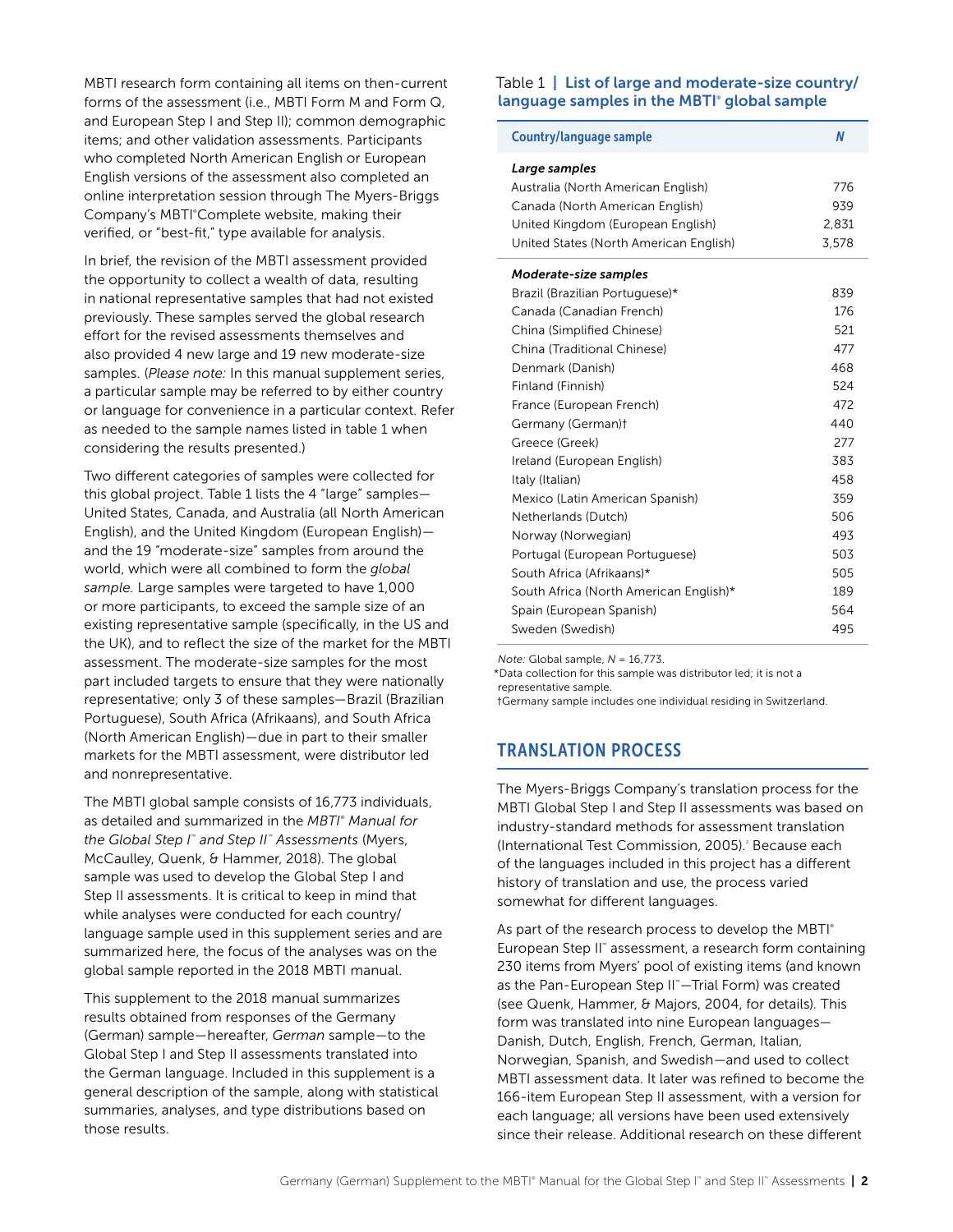<span id="page-3-0"></span>language versions of the assessment, and on others developed since that time, has been reported by OPP Ltd (2009). The 230-item research form became the starting point for the translation of the German-language version used in this global project.

OPP's original German translation was created by a professional linguist; it was evaluated by in-country expert reviewers and iterated until a satisfactory version of the translation was developed. For the global project, the German version was again evaluated by a professional linguist as well as in-country expert reviewers; modifications were made to item wordings to reflect improvements, changes in language usage since the original translation, or other corrections needed to further improve the quality and accuracy of the translation. All changes were reviewed by the linguist as well as in-country expert reviewers, iteratively, until an agreed-upon translation was developed.

# DATA COLLECTION

Data for this revision of the assessment were collected almost exclusively online through two Myers-Briggs Company websites. The first site, built by the company's Research Division, accommodated the administration of the MBTI research form and other validity assessments, which were used for non-Englishspeaking research participants. The second site, for English-speaking participants, was a special modification of MBTI°Complete created for this research project using the 230-item MBTI research form, followed by MBTI°Complete's online interpretation session yielding respondents' best-fit type results. (For details on bestfit type, see chapter 7 in the 2018 MBTI manual.) As MBTI°Complete was not used in collecting the German sample, best-fit type data for the sample are unavailable.

For the MBTI research form, specific sampling targets were set for each sample (table 2). Local MBTI distributors helped determine the final targets for samples in their respective countries or regions by selecting appropriate official sources. In general, sampling targets were designed to mirror the working-age population.

Once the websites were prepared and the sampling targets were set, data collection began. For most samples, the majority of participants were provided with incentives by an external market research firm. Such firms maintain panels of participants who have expressed willingness to participate in research. These participants were compensated for completing some combination of demographic items, the MBTI research form, and/ or other validity assessments. For some samples—for example, Brazil (Brazilian Portuguese)—the locally based

#### Table 2 | Demographic summary: German sample

| <b>Demographic</b>                 | <b>Target</b><br>℅ | <b>Actual</b><br>% |
|------------------------------------|--------------------|--------------------|
| Age group                          |                    |                    |
| $16 - 24$ years                    | 13                 | 15                 |
| $25 - 44$ years                    | 32                 | 36                 |
| $45-64$ years                      | 31                 | 37                 |
| 65+ years                          | 23                 | 12                 |
| Mean age: 44 years                 |                    |                    |
| Gender                             |                    |                    |
| Female                             | 51                 | 54                 |
| Male                               | 49                 | 46                 |
| <b>Country of residence</b>        |                    |                    |
| Germany                            |                    | 99                 |
| Switzerland                        |                    | $<$ 1              |
| No response                        |                    | $<$ 1              |
| <b>Employment status</b>           |                    |                    |
| Working full-time                  | 40                 | 46                 |
| Working part-time                  | 14                 | 20                 |
| Student                            | 10                 | 8                  |
| Looking after family/home          | 14                 | 8                  |
| Long-term sick                     | 12                 | 4                  |
| Retired / not working for income / | 10                 | 15                 |
| none of the above                  |                    |                    |
| No response                        |                    | <1                 |
| Self-employed                      |                    |                    |
| Yes                                | 6                  | 8                  |
| <b>No</b>                          | 94                 | 54                 |
| No response                        |                    | 38                 |

*Note: N* = 440. Percentages in a given category may not total 100% due to rounding of decimals.

MBTI distributor led the data collection effort. Once data were collected, all cases were thoroughly examined, and invalid cases (e.g., those with too many response omissions or where a participant had selected only the "A" response option across 230 items) were removed. This cleanup step, while reducing final sample sizes, was required to ensure that only the highest-quality data remained for analysis.

A representative sample of individuals in Germany who read German was obtained from a market research firm. Targets were set based on the population of Germany and provided by OPP Ltd. Table 2 shows the demographic target and actual obtained percentages. The resulting German sample consists of 440 individuals, 53.6% women and 46.4% men. The age range is 16–81, with an average of 44 years (standard deviation = 15.7). All but one individual reported residing in Germany.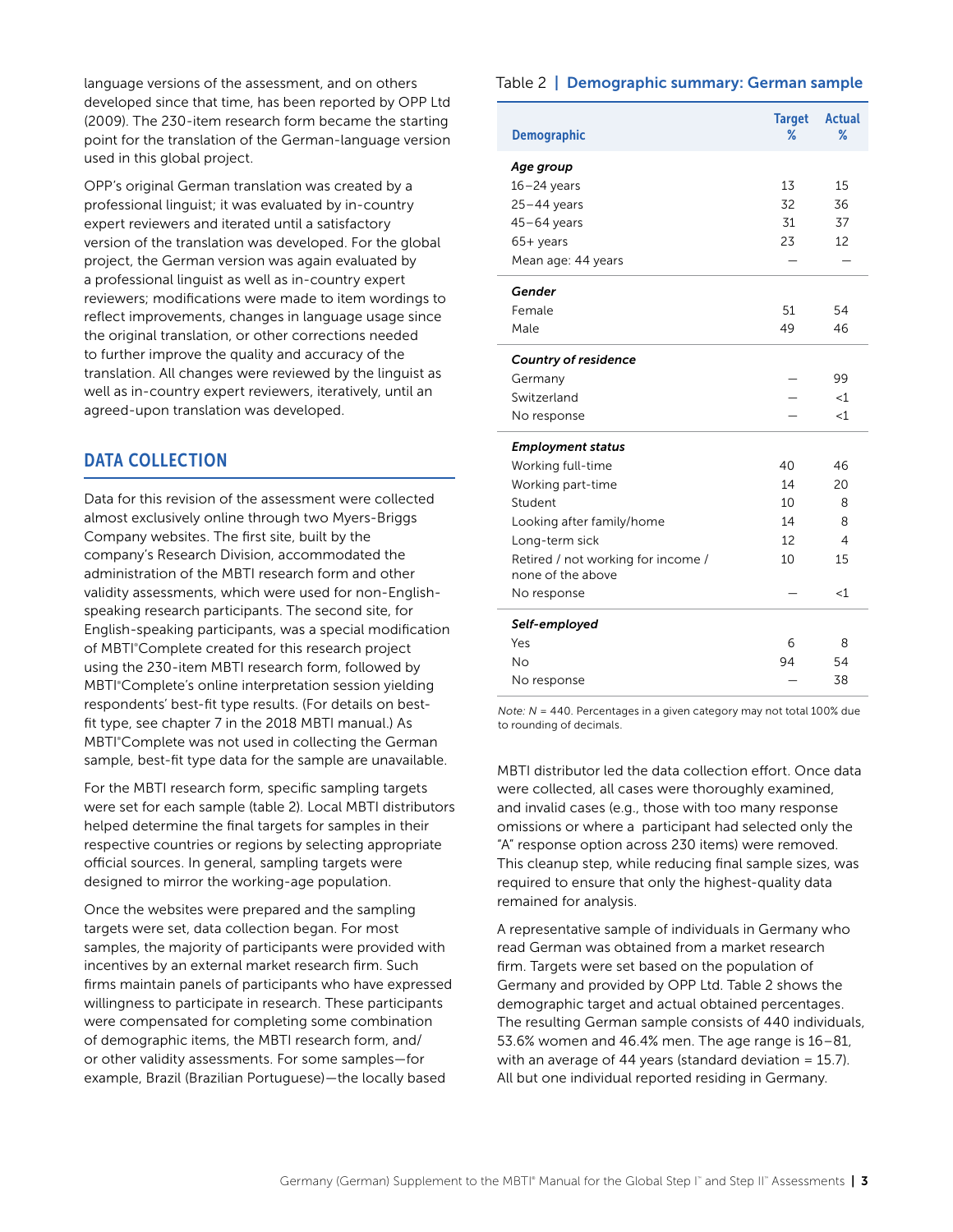#### <span id="page-4-0"></span>Table 3 | Reported MBTI<sup>®</sup> type distribution: German sample

|                                  | <b>Sensing</b>                   | <b>Intuition</b>                |                                 |                |              |
|----------------------------------|----------------------------------|---------------------------------|---------------------------------|----------------|--------------|
| <b>Thinking</b>                  |                                  | <b>Feeling</b>                  | <b>Thinking</b>                 |                |              |
| <b>ISTJ</b><br>$n = 56$<br>12.7% | <b>ISFJ</b><br>$n = 46$<br>10.5% | <b>INFJ</b><br>$n = 10$<br>2.3% | <b>INTJ</b><br>$n = 10$<br>2.3% | <b>Judging</b> |              |
| <b>ISTP</b><br>$n = 37$<br>8.4%  | <b>ISFP</b><br>$n = 49$<br>11.1% | <b>INFP</b><br>$n = 21$<br>4.8% | <b>INTP</b><br>$n = 12$<br>2.7% | Perceiving     | Introversion |
| <b>ESTP</b><br>$n = 22$<br>5.0%  | <b>ESFP</b><br>$n = 53$<br>12.0% | <b>ENFP</b><br>$n = 30$<br>6.8% | <b>ENTP</b><br>$n=11$<br>2.5%   |                |              |
| <b>ESTJ</b><br>$n = 34$<br>7.7%  | <b>ESFJ</b><br>$n = 29$<br>6.6%  | <b>ENFJ</b><br>$n = 13$<br>3.0% | <b>ENTJ</b><br>$n = 7$<br>1.6%  | <b>Judging</b> | Extraversion |

*Note: N* = 440.

#### Table 4 | Reported MBTI° preference and preference combination distributions: German sample

|   | <b>Preferences</b> |      |     | <b>Orientation pairs</b> |      |           | <b>Process pairs</b> |      |           | and perceiving pairs | <b>Orientation of energy</b> |           | orientation pairs | <b>Judging and external</b> |
|---|--------------------|------|-----|--------------------------|------|-----------|----------------------|------|-----------|----------------------|------------------------------|-----------|-------------------|-----------------------------|
|   | $\mathbf n$        | $\%$ |     | $\mathbf n$              | $\%$ |           | $\mathsf{n}$         | $\%$ |           | $\mathbf n$          | %                            |           | $\mathbf n$       | $\%$                        |
| Е | 199                | 45.2 | EJ  | 83                       | 18.9 | SΤ        | 149                  | 33.9 | ES        | 138                  | 31.4                         | TJ        | 107               | 24.3                        |
|   | 241                | 54.8 | EP. | 116                      | 26.4 | <b>SF</b> | 177                  | 40.2 | <b>EN</b> | 61                   | 13.9                         | <b>TP</b> | 82                | 18.6                        |
| s | 326                | 74.1 | IJ  | 122                      | 27.7 | NF        | 74                   | 16.8 | IS        | 188                  | 42.7                         | <b>FJ</b> | 98                | 22.3                        |
| N | 114                | 25.9 | IP  | 119                      | 27.0 | NΤ        | 40                   | 9.1  | IN        | 53                   | 12.0                         | <b>FP</b> | 153               | 34.8                        |
| T | 189                | 43.0 |     |                          |      |           |                      |      |           |                      |                              |           |                   |                             |
| F | 251                | 57.0 |     |                          |      |           |                      |      |           |                      |                              |           |                   |                             |
| J | 205                | 46.6 |     |                          |      |           |                      |      |           |                      |                              |           |                   |                             |
| P | 235                | 53.4 |     |                          |      |           |                      |      |           |                      |                              |           |                   |                             |

*Note: N* = 440.

# MBTI® GLOBAL STEP I™ ASSESSMENT RESULTS FOR THE GERMAN SAMPLE

The Global Step I assessment contains 92 items used to help determine individuals' personality type by identifying their preferences on four pairs of opposites (Extraversion–Introversion, Sensing–Intuition, Thinking– Feeling, and Judging–Perceiving). Combining an individual's four preferences yields 1 of 16 possible MBTI types. The Global Step I assessment replaces the Form M assessment and the European Step I assessment.

## **MBTI<sup>®</sup> Type and Preference Distributions**

MBTI type was computed for all participants in the German sample. Type, preference, and preference combination distributions for this sample are presented in tables 3 and 4.

Table 3 shows that the most common types for this group are ISTJ and ESFP. The least common types are ENTJ, INFJ, and INTJ. As reported in the *German MBTI*<sup>®</sup> Step I<sup>™</sup> Data Supplement (Deakin, 2006), the most common types in a general German population sample (*N* = 228) at that time were ISTJ and ESTJ. The least common types in that sample were ESFP and INFJ. Table 4 shows the distributions of preferences as well as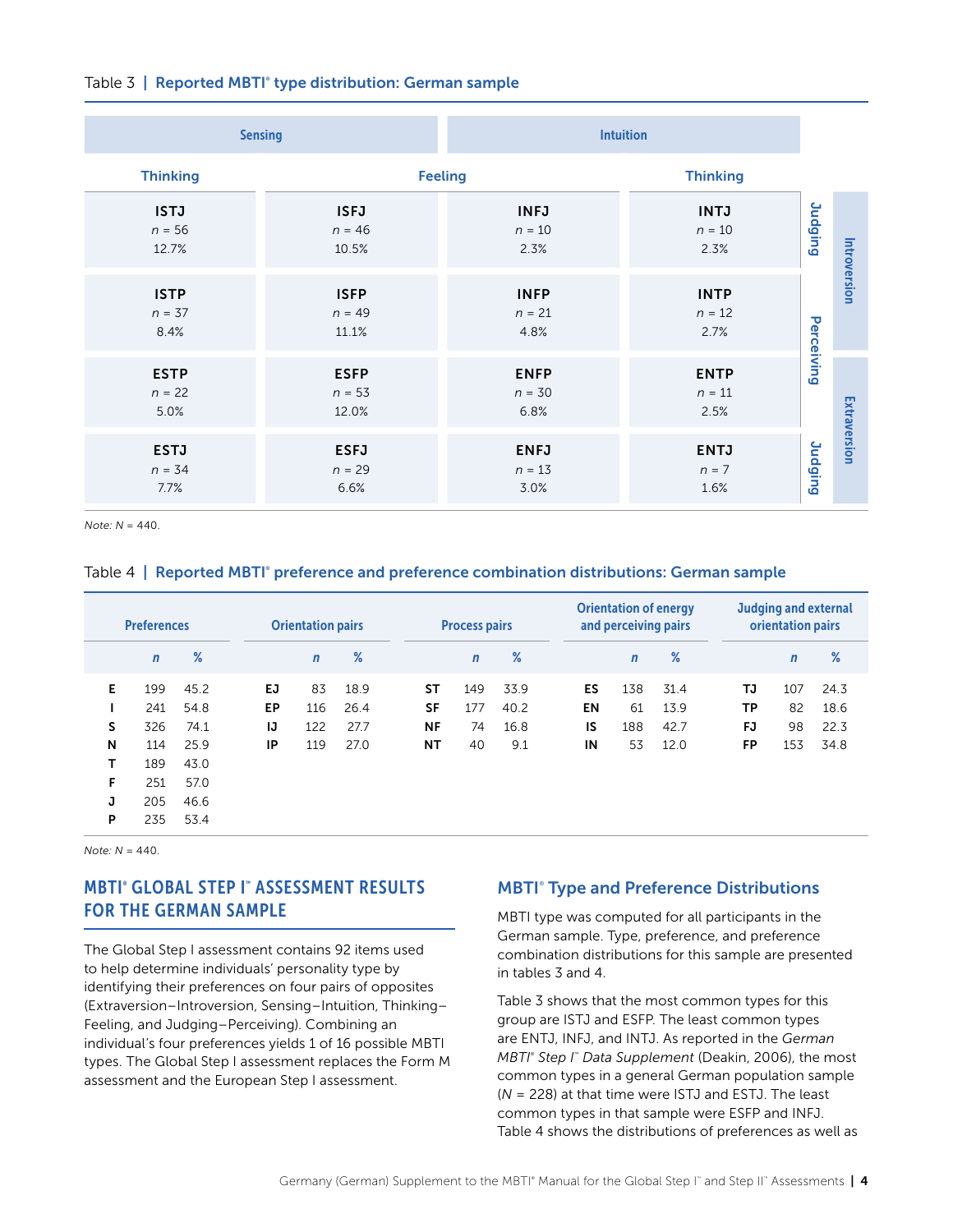<span id="page-5-0"></span>

|  |  |  |  | Table 5   Reported MBTI <sup>®</sup> type distribution for men: German sample |  |  |  |
|--|--|--|--|-------------------------------------------------------------------------------|--|--|--|
|--|--|--|--|-------------------------------------------------------------------------------|--|--|--|

|                                  | <b>Sensing</b>                  | <b>Intuition</b>                |                                |                |              |
|----------------------------------|---------------------------------|---------------------------------|--------------------------------|----------------|--------------|
| <b>Thinking</b>                  |                                 | <b>Feeling</b>                  | <b>Thinking</b>                |                |              |
| <b>ISTJ</b><br>$n = 33$<br>16.2% | <b>ISFJ</b><br>$n = 13$<br>6.4% | <b>INFJ</b><br>$n = 3$<br>1.5%  | <b>INTJ</b><br>$n = 5$<br>2.5% | <b>Judging</b> |              |
| <b>ISTP</b><br>$n = 29$<br>14.2% | <b>ISFP</b><br>$n = 17$<br>8.3% | <b>INFP</b><br>$n = 7$<br>3.4%  | <b>INTP</b><br>$n = 7$<br>3.4% | Perceiving     | Introversion |
| <b>ESTP</b><br>$n = 11$<br>5.4%  | <b>ESFP</b><br>$n = 17$<br>8.3% | <b>ENFP</b><br>$n = 14$<br>6.9% | <b>ENTP</b><br>$n = 4$<br>2.0% |                |              |
| <b>ESTJ</b><br>$n = 23$<br>11.3% | <b>ESFJ</b><br>$n = 8$<br>3.9%  | <b>ENFJ</b><br>$n = 7$<br>3.4%  | <b>ENTJ</b><br>$n = 6$<br>2.9% | Judging        | Extraversion |

*Note: n* = 204.

### Table 6 | Reported MBTI° preference and preference combination distributions for men: German sample

|    | <b>Preferences</b> |      |     | <b>Orientation pairs</b> |      |           | <b>Process pairs</b> |      |    |             | <b>Orientation of energy</b><br>and perceiving pairs |           | orientation pairs | <b>Judging and external</b> |
|----|--------------------|------|-----|--------------------------|------|-----------|----------------------|------|----|-------------|------------------------------------------------------|-----------|-------------------|-----------------------------|
|    | $\mathbf n$        | %    |     | $\mathsf{n}$             | $\%$ |           | $\mathbf n$          | %    |    | $\mathbf n$ | %                                                    |           | $\mathsf{n}$      | %                           |
| E. | 90                 | 44.1 | EJ. | 44                       | 21.6 | ST        | 96                   | 47.1 | ES | 59          | 28.9                                                 | TJ        | 67                | 32.8                        |
|    | 114                | 55.9 | EP. | 46                       | 22.5 | <b>SF</b> | 55                   | 27.0 | EN | 31          | 15.2                                                 | <b>TP</b> | 51                | 25.0                        |
| S  | 151                | 74.0 | IJ  | 54                       | 26.5 | <b>NF</b> | 31                   | 15.2 | IS | 92          | 45.1                                                 | FJ        | 31                | 15.2                        |
| N  | 53                 | 26.0 | ΙP  | 60                       | 29.4 | NΤ        | 22                   | 10.8 | IN | 22          | 10.8                                                 | <b>FP</b> | 55                | 27.0                        |
| т  | 118                | 57.8 |     |                          |      |           |                      |      |    |             |                                                      |           |                   |                             |
| F  | 86                 | 42.2 |     |                          |      |           |                      |      |    |             |                                                      |           |                   |                             |
| J  | 98                 | 48.0 |     |                          |      |           |                      |      |    |             |                                                      |           |                   |                             |
| P  | 106                | 52.0 |     |                          |      |           |                      |      |    |             |                                                      |           |                   |                             |

*Note: n* = 204.

four two-preference combinations: (1) *orientation* pairs, (2) *process* pairs, (3) *orientation of energy* and *perceiving process* pairs, and (4) *judging process* and *external orientation* pairs. The table shows that of the orientation pairs, IJs, IPs, and EPs occur about equally. In addition, Ss are more prevalent than Ns, while the other preferences are more evenly distributed.

Tables 5–8 show type and preference distributions by gender.

# Relationships Between MBTI<sup>®</sup> Global Step I<sup>™</sup>, Form M, and European Step I" Preference Pair **Results**

Correlations between MBTI Global Step I, Form M, and European Step I preference pair results for the German sample are shown in table 9.<sup>3</sup> The overall agreement rate for whole types between the Global Step I and Form M assessments was 77%, while between the Global Step I and European Step I assessments it was 45%. The agreement rate between the Global Step I and Form M assessments is higher than the 60% agreement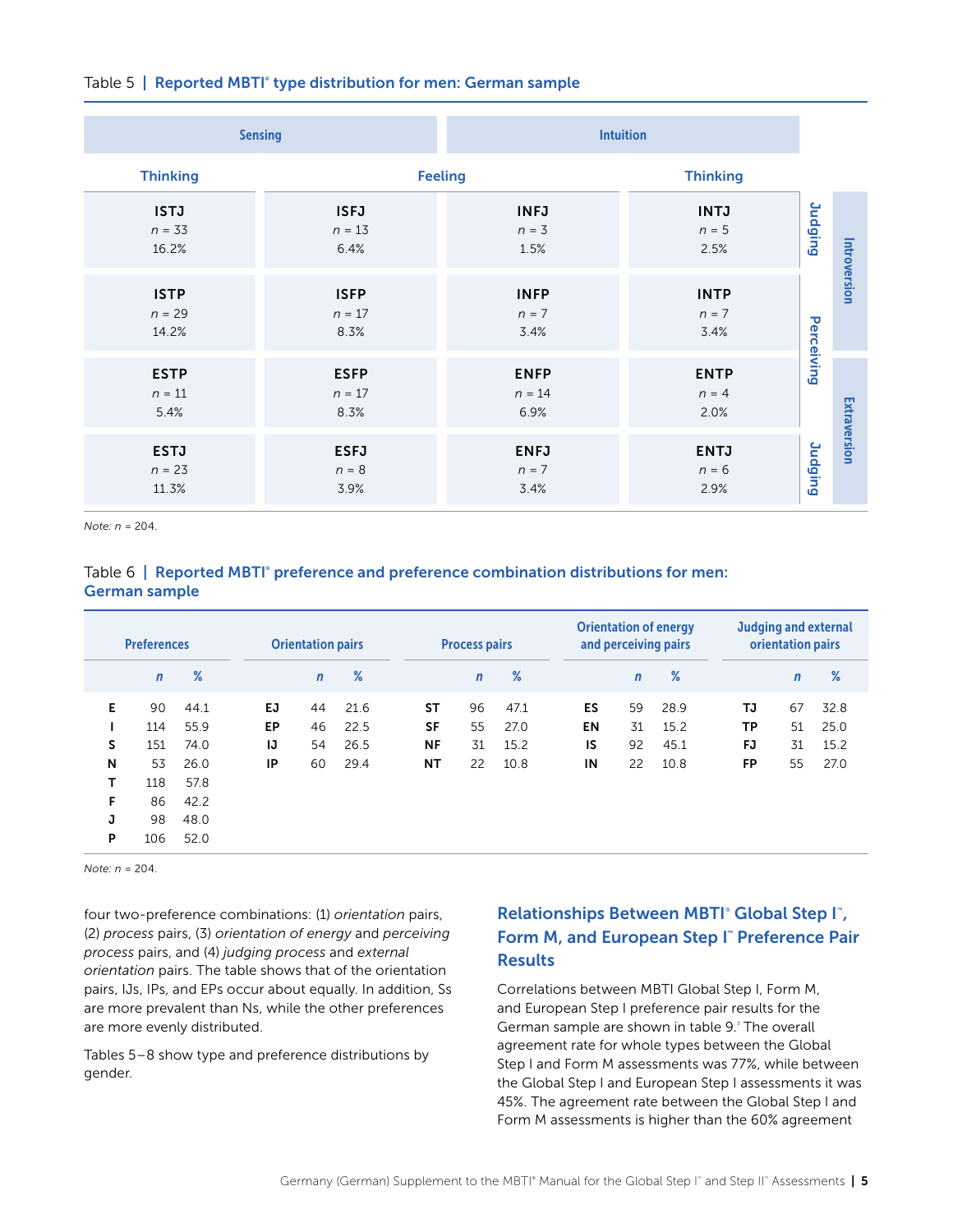<span id="page-6-0"></span>

|  | Table 7   Reported MBTI <sup>®</sup> type distribution for women: German sample |  |
|--|---------------------------------------------------------------------------------|--|
|  |                                                                                 |  |

|                                 | <b>Sensing</b>                   |                                 | <b>Intuition</b>               |            |              |
|---------------------------------|----------------------------------|---------------------------------|--------------------------------|------------|--------------|
| <b>Thinking</b>                 |                                  | <b>Feeling</b>                  | <b>Thinking</b>                |            |              |
| <b>ISTJ</b><br>$n = 23$<br>9.7% | <b>ISFJ</b><br>$n = 33$<br>14.0% | <b>INFJ</b><br>$n = 7$<br>3.0%  | <b>INTJ</b><br>$n = 5$<br>2.1% | Durging    |              |
| <b>ISTP</b><br>$n = 8$<br>3.4%  | <b>ISFP</b><br>$n = 32$<br>13.6% | <b>INFP</b><br>$n = 14$<br>5.9% | <b>INTP</b><br>$n = 5$<br>2.1% | Perceiving | Introversion |
| <b>ESTP</b><br>$n = 11$<br>4.7% | <b>ESFP</b><br>$n = 36$<br>15.3% | <b>ENFP</b><br>$n = 16$<br>6.8% | <b>ENTP</b><br>$n = 7$<br>3.0% |            |              |
| <b>ESTJ</b><br>$n = 11$<br>4.7% | <b>ESFJ</b><br>$n = 21$<br>8.9%  | <b>ENFJ</b><br>$n = 6$<br>2.5%  | <b>ENTJ</b><br>$n = 1$<br>0.4% | Judging    | Extraversion |

*Note: n* = 236.

### Table  $8 \mid$  Reported MBTI° type preference and preference combination distributions for women: German sample

|    | <b>Preferences</b> |      |     | <b>Orientation pairs</b> |      |           | <b>Process pairs</b> |      |    |              | <b>Orientation of energy</b><br>and perceiving pairs |           | orientation pairs | <b>Judging and external</b> |
|----|--------------------|------|-----|--------------------------|------|-----------|----------------------|------|----|--------------|------------------------------------------------------|-----------|-------------------|-----------------------------|
|    | $\mathbf n$        | %    |     | $\mathbf n$              | $\%$ |           | $\mathbf n$          | %    |    | $\mathsf{n}$ | %                                                    |           | $\mathsf{n}$      | %                           |
| E. | 109                | 46.2 | EJ. | 39                       | 16.5 | ST        | 53                   | 22.5 | ES | 79           | 33.5                                                 | TJ        | 40                | 16.9                        |
|    | 127                | 53.8 | EP  | 70                       | 29.7 | <b>SF</b> | 122                  | 51.7 | EN | 30           | 12.7                                                 | <b>TP</b> | 31                | 13.1                        |
| S  | 175                | 74.2 | IJ  | 68                       | 28.8 | <b>NF</b> | 43                   | 18.2 | IS | 96           | 40.7                                                 | <b>FJ</b> | 67                | 28.4                        |
| N  | 61                 | 25.8 | IP  | 59                       | 25.0 | NΤ        | 18                   | 7.6  | IN | 31           | 13.1                                                 | <b>FP</b> | 98                | 41.5                        |
| т  | 71                 | 30.1 |     |                          |      |           |                      |      |    |              |                                                      |           |                   |                             |
| F  | 165                | 69.9 |     |                          |      |           |                      |      |    |              |                                                      |           |                   |                             |
| J  | 107                | 45.3 |     |                          |      |           |                      |      |    |              |                                                      |           |                   |                             |
| P  | 129                | 54.7 |     |                          |      |           |                      |      |    |              |                                                      |           |                   |                             |

*Note: n* = 236.

rate between Form G and Form M reported in the 1998 *MBTI*®  *Manual* (Myers, McCaulley, Quenk, & Hammer).

# Global Step I™ Preference Pair Intercorrelations

Intercorrelations of Global Step I preference pair continuous scores in the German sample are shown in table 10 below the diagonal. The highest correlation is between the S–N and J–P preference pairs. The next highest is between T–F and J–P. These correlations are similar to those found for the global sample, shown in table 10 above the diagonal. The German sample findings are likewise consistent with those reported for Form M in the 1998 *MBTI*®  *Manual* (Myers et al.).

# Reliability and Validity of Global Step I™ Results

This section covers measurement properties for the German translation of the MBTI Global Step I assessment, including reliability and validity. For full reliability and validity information for the global sample, refer to the *MBTI*®  *Manual for the Global Step I*™  *and Step II*™ *Assessments* (Myers et al., 2018).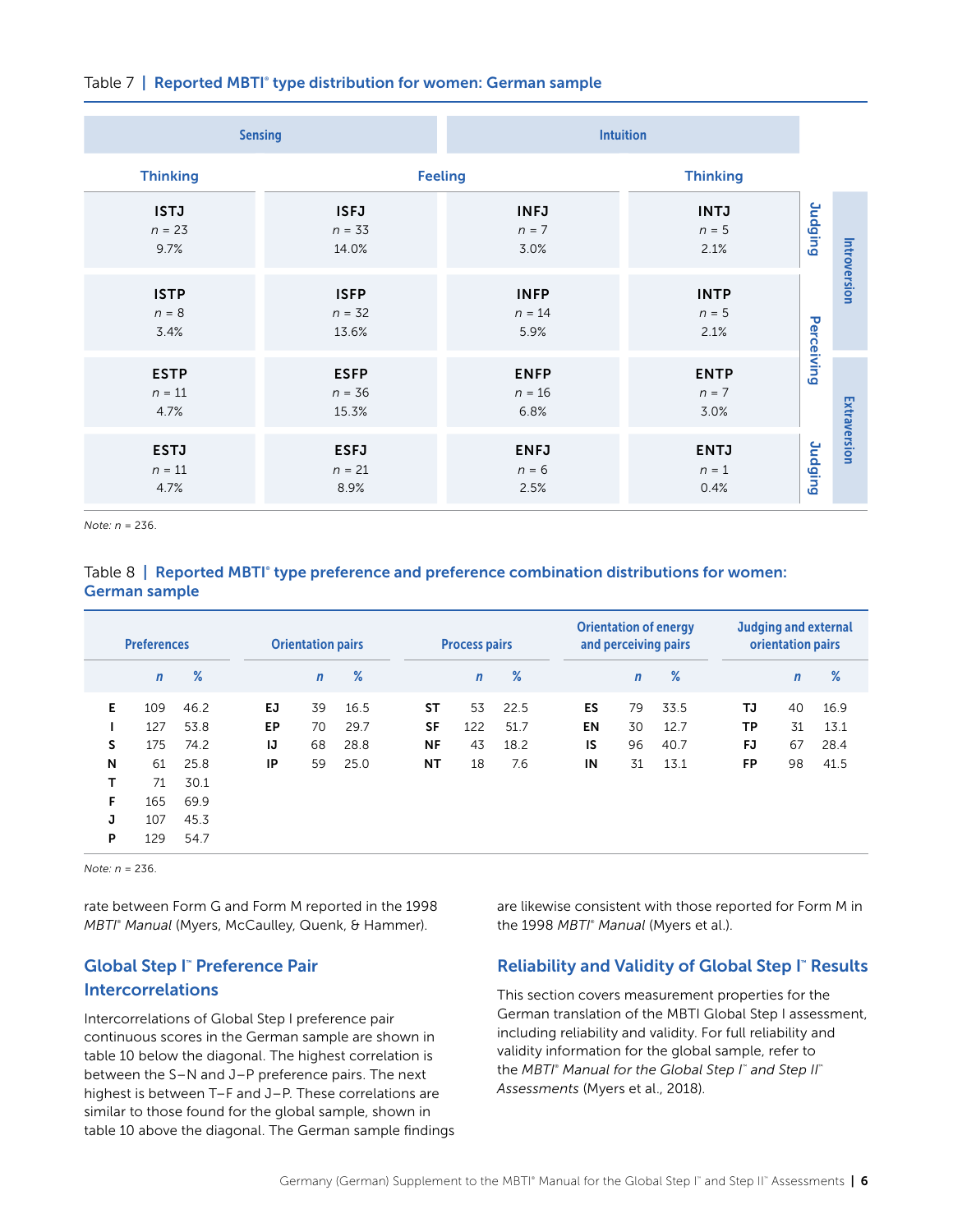|                                        | <b>Global Step I" and Form M</b><br>preference pair results |                          | <b>Global Step I" and European Step I"</b><br>preference pair results |                          |  |  |
|----------------------------------------|-------------------------------------------------------------|--------------------------|-----------------------------------------------------------------------|--------------------------|--|--|
| <b>Preference pair</b>                 | <b>Correlation between</b><br>continuous scores             | Agreement<br>rate $(\%)$ | <b>Correlation between</b><br>continuous scores                       | Agreement<br>rate $(\%)$ |  |  |
| $E-1$                                  | .95                                                         | 93                       | .90                                                                   | 85                       |  |  |
| $S-N$                                  | .95                                                         | 93                       | .86                                                                   | 83                       |  |  |
| $T-F$                                  | .98                                                         | 95                       | .89                                                                   | 83                       |  |  |
| $J-P$                                  | .96                                                         | 93                       | .85                                                                   | 74                       |  |  |
| Overall agreement rate for whole types |                                                             | 77                       |                                                                       | 45                       |  |  |

Table 9 | Relationships between MBTI° Global Step I™, Form M, and European Step I™ preference pair results: German sample

*Note: N* = 440.

### Table 10 | Intercorrelations of Global Step I preference pair continuous scores: German and global samples

| <b>Preference pair</b> | E-L              | $S-N$     | $T-F$         | $J-P$         |
|------------------------|------------------|-----------|---------------|---------------|
| $E-1$<br>$S-N$         | $-.18$           | $-.20$    | $-.15$<br>-27 | $-.15$<br>.48 |
| $T-F$<br>J-P           | $-.15$<br>$-.16$ | .19<br>42 | -26           | .23<br>-      |

*Note:* Correlations for the German sample (*N* = 440) are below the diagonal; those for the global sample (*N* = 16,773) are above the diagonal.

#### Table 11 | Internal consistency and test-retest reliabilities of Global Step I™ preference pair continuous scores: German and global samples

|                                                        |               | Cronbach's alpha                         |            |            |            |  |  |
|--------------------------------------------------------|---------------|------------------------------------------|------------|------------|------------|--|--|
| <b>Sample</b>                                          | N             | F-L                                      |            | $S-N$ T-F  | $J-P$      |  |  |
| German<br>Global                                       | 440<br>16,773 | -86<br>.89                               | -81<br>.87 | .89<br>.89 | .82<br>.88 |  |  |
|                                                        |               | <b>Test-retest correlation</b>           |            |            |            |  |  |
| Sample (interval)                                      | $\mathbf n$   | E-L                                      | $S-N$      | $T-F$      | $J-P$      |  |  |
| <b>German</b> (<15 weeks)<br><b>Global</b> (<15 weeks) | 82<br>1,762   | 87<br>-86                                | .73<br>83  | 88<br>82   | -80<br>-81 |  |  |
|                                                        |               | <b>Test-retest</b><br>agreement rate (%) |            |            |            |  |  |
| <b>Sample (interval)</b>                               | $\mathsf{n}$  | F–I.                                     |            | $S-N$ T-F  | $J-P$      |  |  |
| German (<15 weeks)<br><b>Global</b> (<15 weeks)        | 82<br>1,762   | 87<br>84                                 | 89<br>86   | 84<br>79   | 73<br>79   |  |  |

#### RELIABILITY

*Reliability* refers to consistency of measurement. A measure is said to be reliable when it produces a consistent, though not necessarily identical, result. Scores, not assessments, are either reliable or unreliable for a particular population of respondents, as reliability is affected by both the sample and the items contained in the instrument (Capraro & Capraro, 2002). Because reliability hinges at least partially on total score variability, samples that are homogeneous on the characteristic being measured will likely yield a low total score variance, and the reliability of the scores regarding the characteristic may be poor. Conversely, participants in a sample that is heterogeneous with respect to the characteristic will likely score differently from each other, thereby increasing variability and providing stronger reliability (Dawis, 1987).

Internal consistency reliability measures the consistency of responses across items in a particular measure for a particular sample. The most commonly used estimator of internal consistency reliability is Cronbach's alpha (Cronbach, 1951). Table 11 shows the Cronbach's alphas for Global Step I preference pairs in the German sample and in the global sample for comparison purposes. The German sample alphas range from .81 to .89.

Another form of reliability is test-retest, which estimates how stable a measure is over time. Test-retest reliability correlations of Global Step I continuous scores in the German sample are also presented in table 11. The testretest interval was ≤15 weeks. This table also shows the rate of test-retest agreement for each preference pair. Test-retest correlations and test-retest agreement rates are also shown for the global sample in this table for comparison purposes.

Table 12 shows the percentage of individuals who reported zero, one, two, three, or four preferences the same upon retest in the German sample. Eighty-four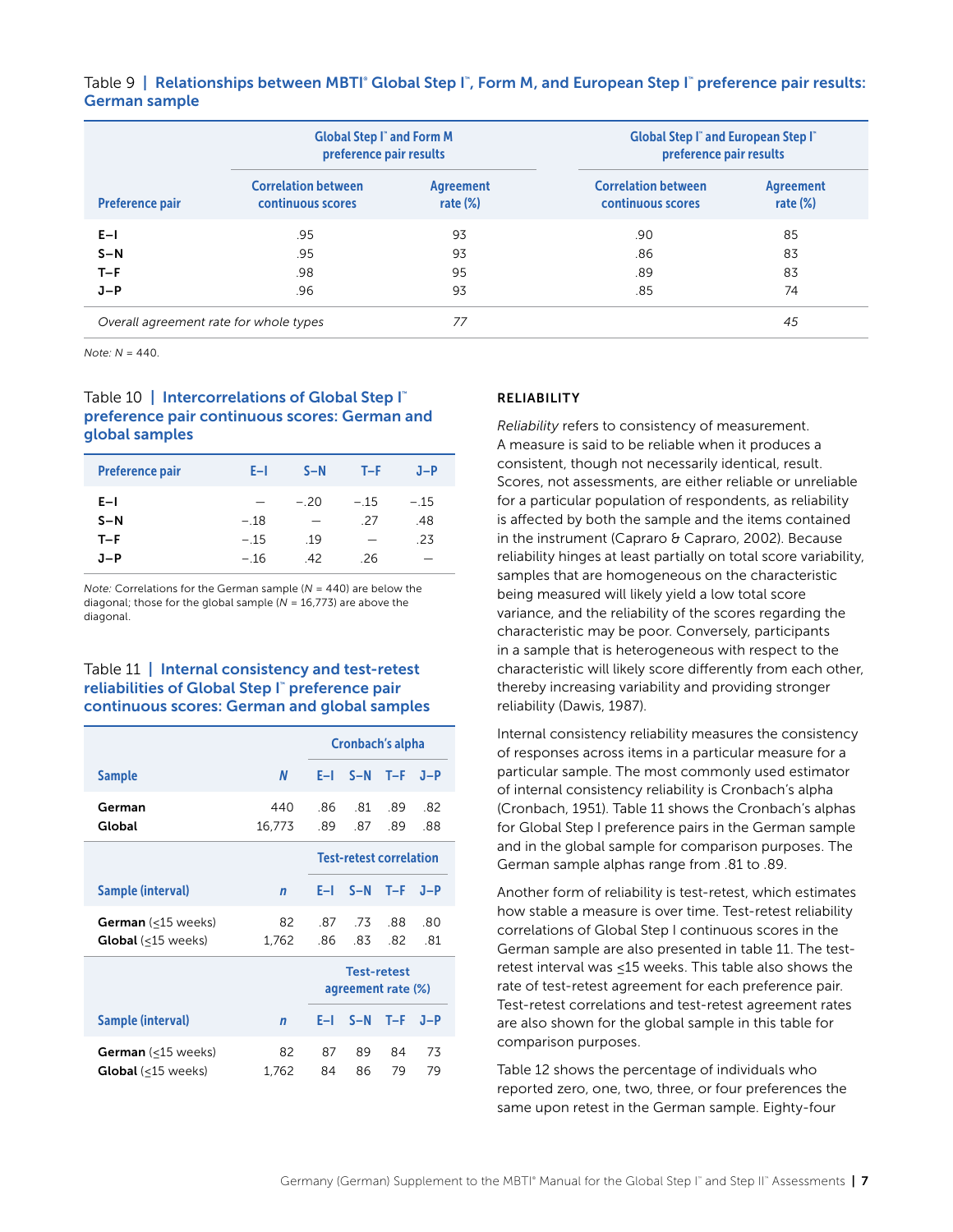#### Table 12 | Percentage of individuals with preferences the same at retest: German sample

|                           |     | <b>Number of preferences</b><br>the same at retest (%) |  |  |            |  |  |
|---------------------------|-----|--------------------------------------------------------|--|--|------------|--|--|
| Sample (interval)         |     |                                                        |  |  | 4 3 2 1    |  |  |
| <b>German</b> (<15 weeks) | 82. |                                                        |  |  | 50 34 15 1 |  |  |

percent of individuals reported having either three or four preferences the same at time of retest.

#### VALIDITY

An instrument is said to be valid when it measures what it has been designed to measure (Ghiselli, Campbell, & Zedeck, 1981; Murphy & Davidshofer, 2005). Validity can be demonstrated using a number of different approaches. *Convergent* validity and *discriminant*  validity are often examined by looking at the patterns of relationships on different instruments. An initial examination of convergent and discriminant validity was conducted by analyzing relationships found between the German translation of the MBTI Global Step I assessment and the *Adjective Check List* (ACL; Gough & Heilbrun, 1983) as well as the CPI 260® assessment (Gough & Bradley, 2005).

ACL assessment. A portion of the German sample participants (*n* = 94) also completed a translated version of the ACL when completing the research version of the MBTI assessment. The ACL consists of 300 different adjectives—such as *intelligent, alert, clear-thinking,*  and *noisy*—encompassing a wide variety of behaviors. Respondents were asked to select the adjectives they believed were self-descriptive (Gough & Heilbrun, 1983). According to Gough and Heilbrun, results for any respondent with fewer than 20 adjectives or more than 250 adjectives checked should be cautiously interpreted; those with fewer than 10 or more than 270 checked are almost always invalid. As a result, respondents with too many or too few adjectives were omitted prior to analysis. The more conservative approach was taken here, and respondents with fewer than 20 adjectives or more than 250 adjectives checked were removed from the analysis of the ACL. Scales on the ACL assessment result from combinations of adjectives. Selected ACL scale means, standard deviations, and Cohen's *d* (Cohen, 1992; mean differences expressed in units of standard deviation<sup>4</sup>) for MBTI preferences for the German sample are presented in tables 13–16.

CPI 260° assessment. The CPI 260 assessment measures personality characteristics intended to provide a clear and accurate description of the respondent to increase self-awareness and understanding (Gough & Bradley, 2005). A portion of the German sample ( $n = 97$ ) also completed the CPI 260 assessment. CPI 260 scale means, standard deviations, and Cohen's *d* for each of the four preference pairs are shown in tables 17–20.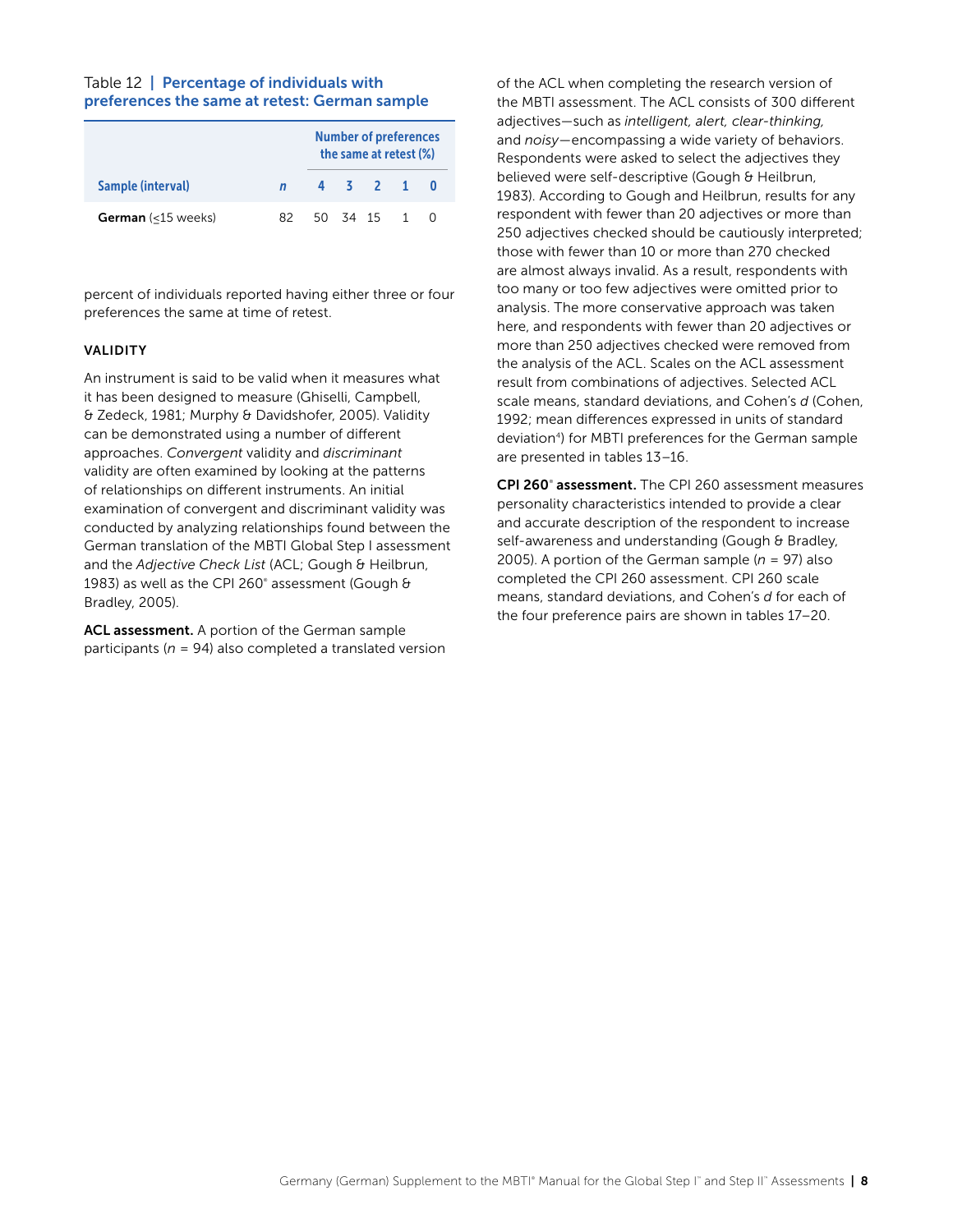#### Table 13 | ACL scale means, standard deviations, and Cohen's *d* for Global Step I™ E–I preferences: German sample

|                               |                                                                                                                            | <b>Extraversion</b> |             | <b>Introversion</b> |             |           |
|-------------------------------|----------------------------------------------------------------------------------------------------------------------------|---------------------|-------------|---------------------|-------------|-----------|
| <b>ACL scale</b>              | <b>ACL scale description</b>                                                                                               | M                   | SD          | M                   | SD          | Cohen's d |
| Sum of number<br>checked      | Total number of adjectives checked                                                                                         |                     | 66.80 34.37 | 66.24 35.19         |             | $-0.02$   |
| Sum of favorable<br>checked   | Total number of favorable adjectives checked                                                                               |                     | 32.16 15.43 |                     | 27.69 15.97 | $-0.28$   |
| Sum of unfavorable<br>checked | Total number of unfavorable adjectives checked                                                                             | 4.96                | 4.80        | 6.84                | 6.17        | 0.34      |
| Communality                   | An indicator of providing common or similar<br>responses compared to the responses of people in<br>general                 | 6.96                | 3.69        | 6.90                | 4.47        | $-0.01$   |
| Achievement                   | To strive to be outstanding in pursuits of socially<br>recognized significance                                             | 7.82                | 5.75        | 4.90                | 5.56        | $-0.52$   |
| Dominance                     | To seek and maintain a role as leader in groups, or to<br>be influential and controlling in individual relationships       | 4.27                | 4.91        | $-0.27$             | 5.07        | $-0.91$   |
| <b>Endurance</b>              | To persist in any task undertaken                                                                                          | 7.58                | 5.19        | 5.69                | 5.78        | $-0.34$   |
| Order                         | To place special emphasis on neatness, organization,<br>and planning in one's activities                                   | 6.53                | 4.77        | 5.51                | 4.53        | $-0.22$   |
| Intraception                  | To engage in attempts to understand one's behavior or<br>the behavior of others                                            | 8.16                | 4.67        | 8.22                | 4.98        | 0.01      |
| <b>Nurturance</b>             | To engage in behaviors that provide material or<br>emotional benefits to others                                            | 9.38                | 5.53        | 7.76                | 7.00        | $-0.26$   |
| <b>Affiliation</b>            | To seek and maintain numerous personal friendships                                                                         | 14.31               | 7.20        | 11.22               | 7.11        | $-0.43$   |
| <b>Exhibition</b>             | To behave in such a way as to elicit the immediate<br>attention of others                                                  | 1.93                | 3.56        | $-1.98$             | 3.96        | $-1.04$   |
| Autonomy                      | To act independently of others or of social values<br>and expectations                                                     | 2.58                | 3.26        | 0.78                | 2.82        | $-0.59$   |
| Aggression                    | To engage in behaviors that attack or hurt others                                                                          | $-0.07$             | 3.56        | $-2.69$             | 4.01        | $-0.69$   |
| Change                        | To seek novelty of experience and to avoid routine                                                                         | 2.44                | 1.97        | 1.57                | 2.80        | $-0.36$   |
| <b>Succorance</b>             | To solicit sympathy, affection, or emotional support<br>from others                                                        | $-0.13$             | 3.03        | 0.92                | 2.96        | 0.35      |
| <b>Deference</b>              | To seek and maintain subordinate roles in relationships<br>with others                                                     | 1.36                | 3.34        | 3.82                | 4.03        | 0.66      |
| Self-Control                  | To control one's behaviors and emotions                                                                                    | $-0.51$             | 2.32        | 1.33                | 3.01        | 0.68      |
| Self-Confidence               | Poise, self-assurance, and belief in one's ability to<br>achieve one's goals                                               | 6.20                | 4.62        | 2.69                | 4.38        | $-0.78$   |
| <b>Personal Adjustment</b>    | The ability to cope with situational and interpersonal<br>demands, and a feeling of efficacy                               | 6.44                | 3.86        | 4.41                | 4.03        | $-0.51$   |
| <b>Ideal Self</b>             | Strong sense of personal worth; or harmony between<br>what one is and what one wants to be                                 | 3.49                | 4.73        | 1.18                | 5.50        | $-0.45$   |
| <b>Creative Personality</b>   | The desire to do and think differently from the norm,<br>and a talent for originality                                      | 2.53                | 2.69        | 1.86                | 3.27        | $-0.22$   |
| <b>Military Leadership</b>    | Steadiness, self-discipline, and good judgment of<br>the kind required in positions of military (or related)<br>leadership | 6.69                | 4.71        | 4.80                | 4.70        | $-0.40$   |
| Adult                         | Attitudes of independence, objectivity, and<br>industriousness associated with the concept<br>of "mature adult"            | 7.07                | 4.78        | 5.04                | 4.99        | $-0.42$   |

*Note:* Extraversion, *n* = 45; Introversion, *n* = 49. For information on Cohen's *d*, see note 4 at the back of this supplement.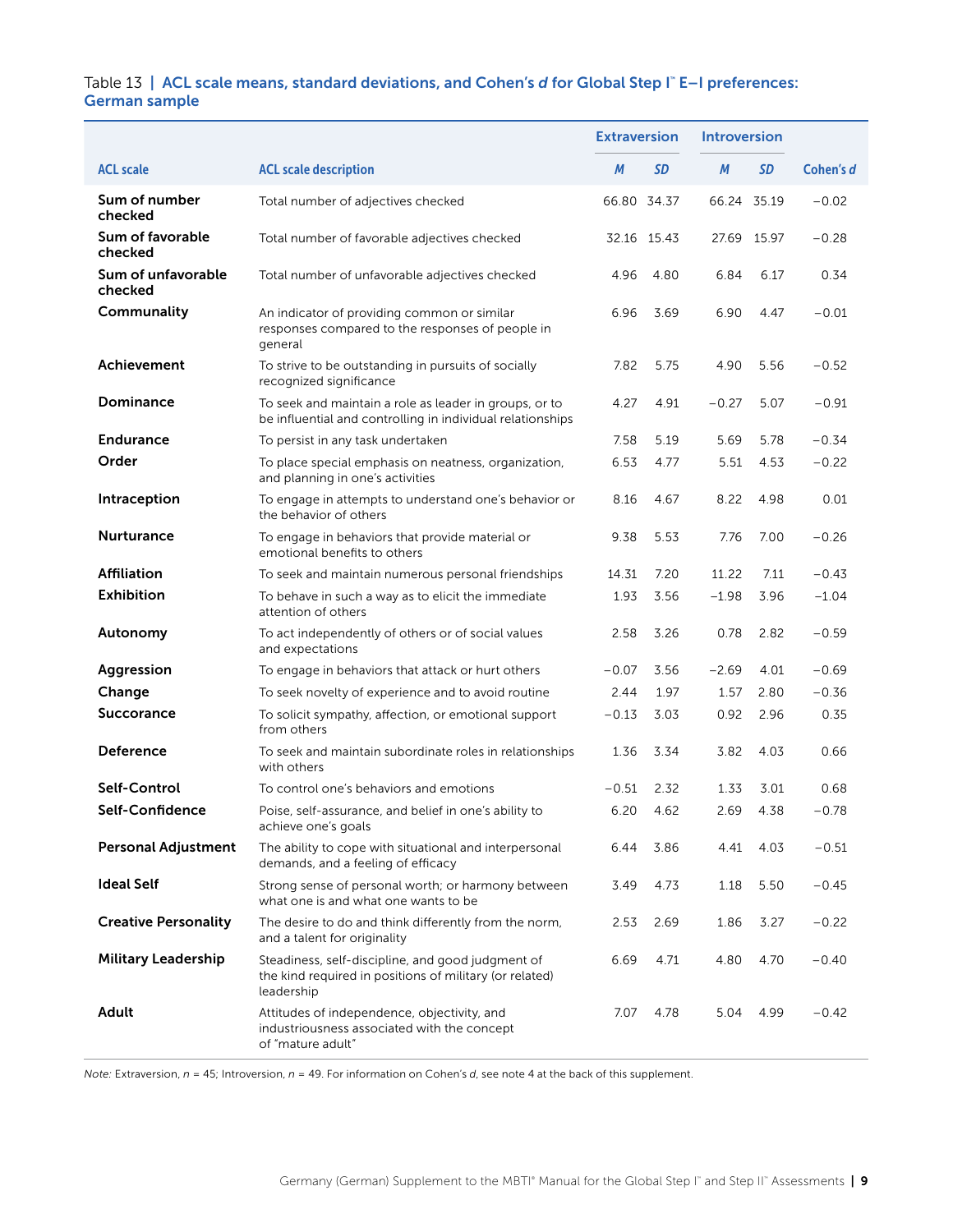#### Table 14 | ACL scale means, standard deviations, and Cohen's *d* for Global Step I™S-N preferences: German sample

|                               |                                                                                                                            | <b>Sensing</b> |             | <b>Intuition</b> |             |           |
|-------------------------------|----------------------------------------------------------------------------------------------------------------------------|----------------|-------------|------------------|-------------|-----------|
| <b>ACL scale</b>              | <b>ACL scale description</b>                                                                                               | M              | SD          | М                | <b>SD</b>   | Cohen's d |
| Sum of number<br>checked      | Total number of adjectives checked                                                                                         |                | 63.11 34.58 |                  | 79.10 32.54 | 0.47      |
| Sum of favorable<br>checked   | Total number of favorable adjectives checked                                                                               |                | 27.64 15.32 |                  | 37.95 15.18 | 0.67      |
| Sum of unfavorable<br>checked | Total number of unfavorable adjectives checked                                                                             | 5.91           | 6.08        | 6.05             | 3.41        | 0.02      |
| Communality                   | An indicator of providing common or similar<br>responses compared to the responses of people in<br>general                 | 6.50           | 4.14        | 8.50             | 3.56        | 0.50      |
| Achievement                   | To strive to be outstanding in pursuits of socially<br>recognized significance                                             | 5.49           | 5.15        | 9.30             | 7.19        | 0.68      |
| Dominance                     | To seek and maintain a role as leader in groups, or to<br>be influential and controlling in individual relationships       | 1.50           | 5.24        | 3.40             | 6.12        | 0.35      |
| <b>Endurance</b>              | To persist in any task undertaken                                                                                          | 5.97           | 5.34        | 8.90             | 5.86        | 0.54      |
| Order                         | To place special emphasis on neatness, organization,<br>and planning in one's activities                                   | 5.62           | 4.52        | 7.40             | 4.99        | 0.39      |
| Intraception                  | To engage in attempts to understand one's behavior or<br>the behavior of others                                            | 7.64           | 4.81        | 10.25            | 4.30        | 0.55      |
| Nurturance                    | To engage in behaviors that provide material or<br>emotional benefits to others                                            | 8.05           | 6.58        | 10.30            | 5.20        | 0.36      |
| <b>Affiliation</b>            | To seek and maintain numerous personal friendships                                                                         | 11.96          | 7.35        | 15.45            | 6.49        | 0.49      |
| <b>Exhibition</b>             | To behave in such a way as to elicit the immediate<br>attention of others                                                  | $-0.51$        | 4.08        | 1.40             | 4.55        | 0.46      |
| Autonomy                      | To act independently of others or of social values<br>and expectations                                                     | 1.42           | 2.94        | 2.45             | 3.80        | 0.33      |
| Aggression                    | To engage in behaviors that attack or hurt others                                                                          | $-1.73$        | 3.84        | $-0.35$          | 4.48        | 0.35      |
| Change                        | To seek novelty of experience and to avoid routine                                                                         | 1.80           | 2.45        | 2.70             | 2.43        | 0.37      |
| <b>Succorance</b>             | To solicit sympathy, affection, or emotional support<br>from others                                                        | 0.66           | 2.75        | $-0.50$          | 3.83        | $-0.39$   |
| Deference                     | To seek and maintain subordinate roles in relationships<br>with others                                                     | 2.88           | 3.66        | 1.75             | 4.70        | $-0.29$   |
| Self-Control                  | To control one's behaviors and emotions                                                                                    | 0.69           | 2.85        | $-0.45$          | 2.70        | $-0.40$   |
| Self-Confidence               | Poise, self-assurance, and belief in one's ability to<br>achieve one's goals                                               | 3.70           | 4.46        | 6.85             | 5.32        | 0.68      |
| <b>Personal Adjustment</b>    | The ability to cope with situational and interpersonal<br>demands, and a feeling of efficacy                               | 4.80           | 3.80        | 7.55             | 4.35        | 0.70      |
| <b>Ideal Self</b>             | Strong sense of personal worth; or harmony between<br>what one is and what one wants to be                                 | 1.46           | 4.89        | 5.35             | 5.51        | 0.77      |
| <b>Creative Personality</b>   | The desire to do and think differently from the norm,<br>and a talent for originality                                      | 1.72           | 2.76        | 3.90             | 3.34        | 0.75      |
| <b>Military Leadership</b>    | Steadiness, self-discipline, and good judgment of<br>the kind required in positions of military (or related)<br>leadership | 5.07           | 4.40        | 8.05             | 5.46        | 0.64      |
| <b>Adult</b>                  | Attitudes of independence, objectivity, and<br>industriousness associated with the concept<br>of "mature adult"            | 5.58           | 4.73        | 7.60             | 5.60        | 0.41      |

*Note:* Sensing, *n* = 74; Intuition, *n* = 20.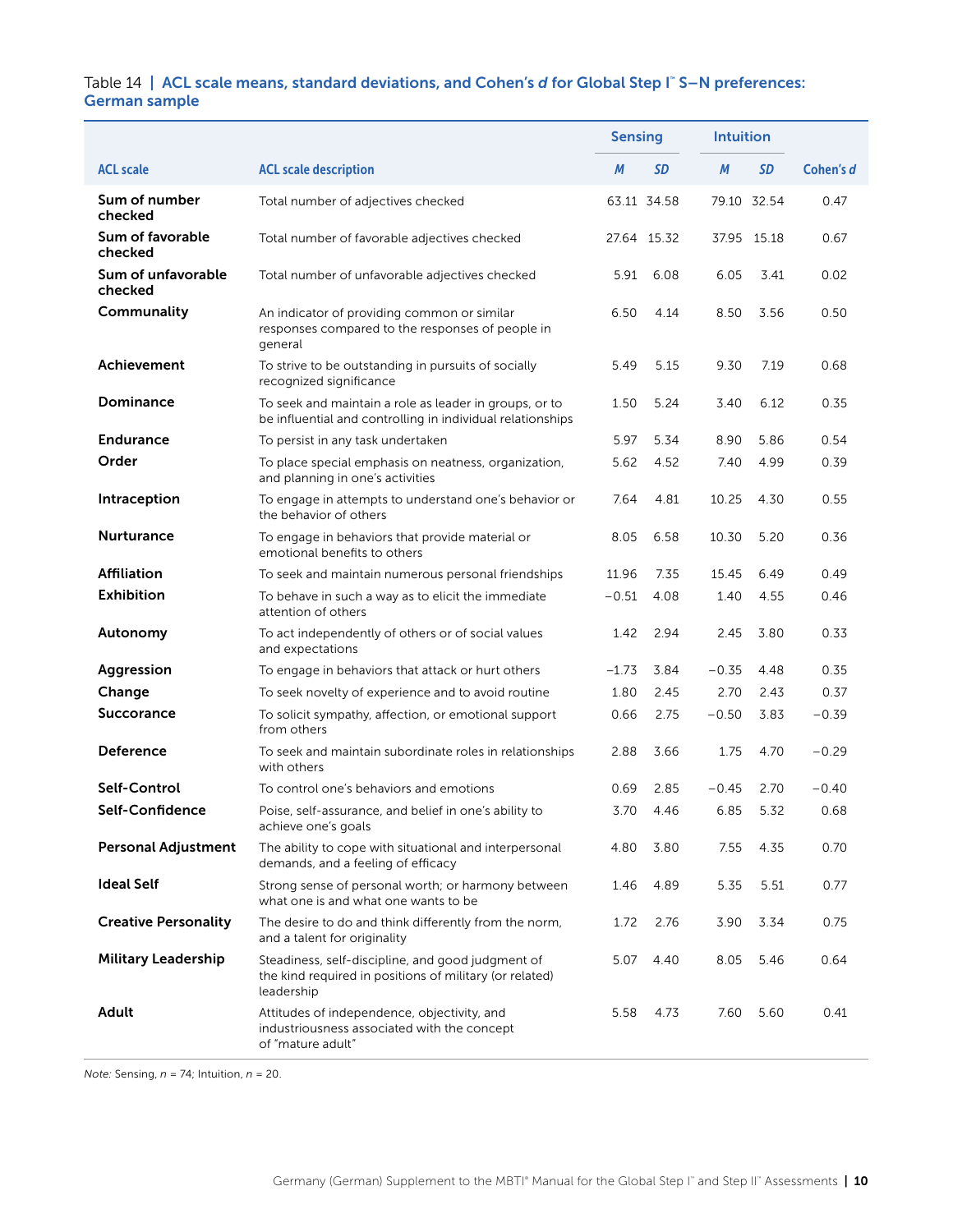#### Table 15 | ACL scale means, standard deviations, and Cohen's *d* for Global Step I™ T–F preferences: German sample

|                               |                                                                                                                            | <b>Thinking</b> |           | <b>Feeling</b> |           |           |
|-------------------------------|----------------------------------------------------------------------------------------------------------------------------|-----------------|-----------|----------------|-----------|-----------|
| <b>ACL scale</b>              | <b>ACL scale description</b>                                                                                               | М               | <b>SD</b> | М              | <b>SD</b> | Cohen's d |
| Sum of number<br>checked      | Total number of adjectives checked                                                                                         | 68.38           | 40.41     | 65.30 30.60    |           | $-0.09$   |
| Sum of favorable<br>checked   | Total number of favorable adjectives checked                                                                               | 29.57           | 17.91     | 30.00 14.41    |           | 0.03      |
| Sum of unfavorable<br>checked | Total number of unfavorable adjectives checked                                                                             | 6.11            | 5.73      | 5.82           | 5.57      | $-0.05$   |
| Communality                   | An indicator of providing common or similar<br>responses compared to the responses of people in<br>general                 | 6.49            | 4.36      | 7.21           | 3.92      | 0.18      |
| <b>Achievement</b>            | To strive to be outstanding in pursuits of socially<br>recognized significance                                             | 7.68            | 6.05      | 5.40           | 5.53      | $-0.40$   |
| Dominance                     | To seek and maintain a role as leader in groups, or to<br>be influential and controlling in individual relationships       | 2.46            | 5.60      | 1.54           | 5.39      | $-0.17$   |
| <b>Endurance</b>              | To persist in any task undertaken                                                                                          | 7.49            | 5.12      | 6.02           | 5.79      | $-0.27$   |
| Order                         | To place special emphasis on neatness, organization,<br>and planning in one's activities                                   | 7.54            | 4.85      | 5.00           | 4.27      | $-0.56$   |
| Intraception                  | To engage in attempts to understand one's behavior or<br>the behavior of others                                            | 8.32            | 5.23      | 8.11           | 4.56      | $-0.04$   |
| <b>Nurturance</b>             | To engage in behaviors that provide material or<br>emotional benefits to others                                            | 6.08            | 6.16      | 10.12          | 6.02      | 0.67      |
| <b>Affiliation</b>            | To seek and maintain numerous personal friendships                                                                         | 11.95           | 8.14      | 13.19          | 6.70      | 0.17      |
| <b>Exhibition</b>             | To behave in such a way as to elicit the immediate<br>attention of others                                                  | $-0.22$         | 4.27      | $-0.04$        | 4.25      | 0.04      |
| Autonomy                      | To act independently of others or of social values<br>and expectations                                                     | 2.08            | 2.80      | 1.35           | 3.35      | $-0.23$   |
| Aggression                    | To engage in behaviors that attack or hurt others                                                                          | $-1.59$         | 4.17      | $-1.33$        | 3.92      | 0.06      |
| Change                        | To seek novelty of experience and to avoid routine                                                                         | 1.68            | 2.16      | 2.19           | 2.64      | 0.21      |
| <b>Succorance</b>             | To solicit sympathy, affection, or emotional support<br>from others                                                        | $-0.35$         | 2.95      | 0.91           | 3.00      | 0.42      |
| <b>Deference</b>              | To seek and maintain subordinate roles in relationships<br>with others                                                     | 1.43            | 3.98      | 3.42           | 3.68      | 0.52      |
| Self-Control                  | To control one's behaviors and emotions                                                                                    | 0.32            | 2.77      | 0.53           | 2.91      | 0.07      |
| Self-Confidence               | Poise, self-assurance, and belief in one's ability to<br>achieve one's goals                                               | 5.08            | 4.70      | 3.91           | 4.86      | $-0.24$   |
| <b>Personal Adjustment</b>    | The ability to cope with situational and interpersonal<br>demands, and a feeling of efficacy                               | 5.22            | 4.49      | 5.49           | 3.79      | 0.07      |
| <b>Ideal Self</b>             | Strong sense of personal worth; or harmony between<br>what one is and what one wants to be                                 | 3.76            | 6.08      | 1.33           | 4.43      | $-0.47$   |
| <b>Creative Personality</b>   | The desire to do and think differently from the norm,<br>and a talent for originality                                      | 2.68            | 3.21      | 1.86           | 2.86      | $-0.27$   |
| <b>Military Leadership</b>    | Steadiness, self-discipline, and good judgment of<br>the kind required in positions of military (or related)<br>leadership | 6.32            | 4.80      | 5.30           | 4.76      | $-0.21$   |
| Adult                         | Attitudes of independence, objectivity, and<br>industriousness associated with the concept<br>of "mature adult"            | 7.19            | 5.57      | 5.25           | 4.42      | $-0.40$   |

*Note:* Thinking, *n* = 37; Feeling, *n* = 57.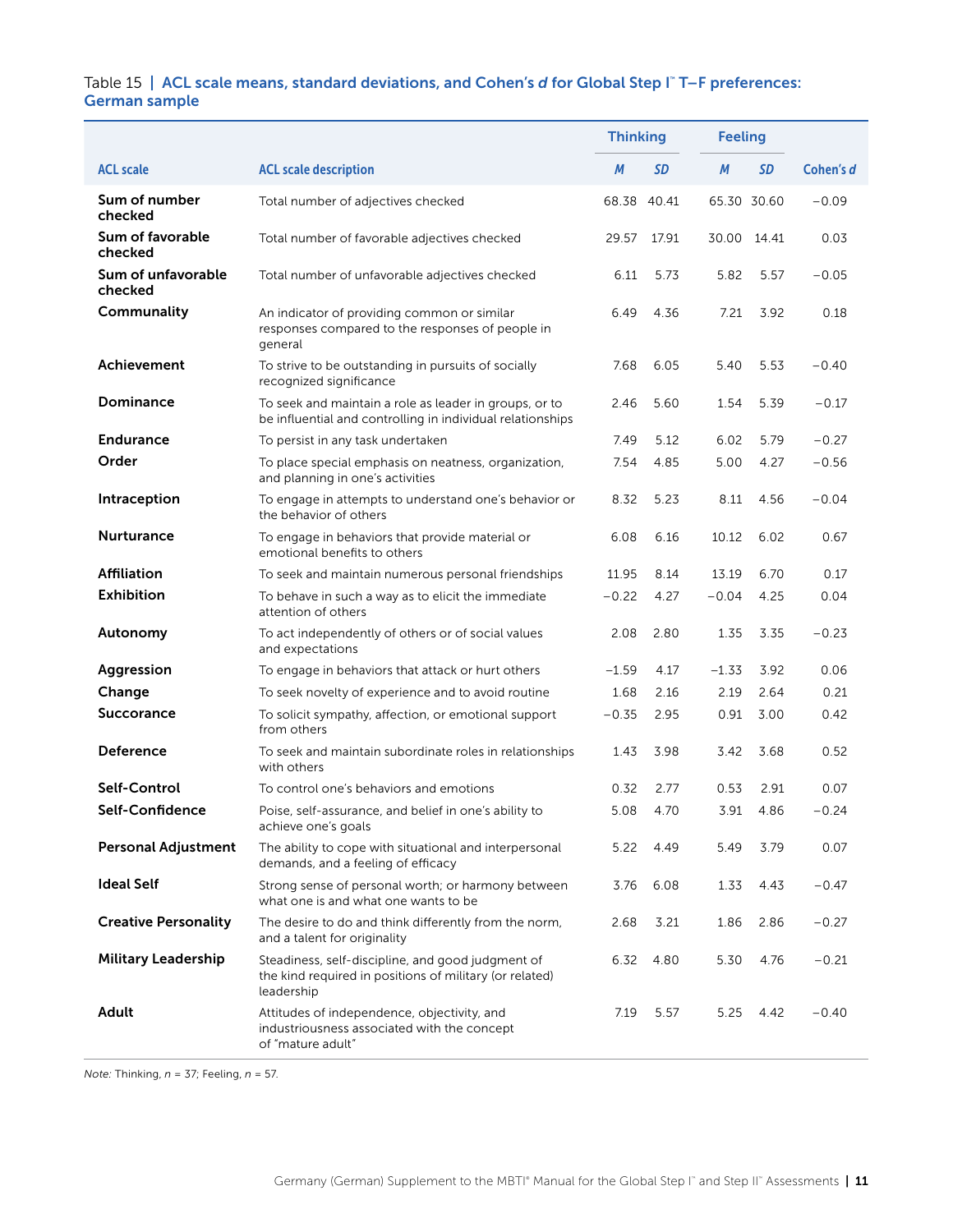#### Table 16 | ACL scale means, standard deviations, and Cohen's *d* for Global Step I™ J–P preferences: German sample

|                               |                                                                                                                            | <b>Judging</b> |             | <b>Perceiving</b> |             |           |
|-------------------------------|----------------------------------------------------------------------------------------------------------------------------|----------------|-------------|-------------------|-------------|-----------|
| <b>ACL scale</b>              | <b>ACL scale description</b>                                                                                               | М              | SD          | М                 | <b>SD</b>   | Cohen's d |
| Sum of number<br>checked      | Total number of adjectives checked                                                                                         |                | 71.18 36.05 |                   | 61.42 32.62 | $-0.28$   |
| Sum of favorable<br>checked   | Total number of favorable adjectives checked                                                                               |                | 31.08 16.24 |                   | 28.47 15.35 | $-0.16$   |
| Sum of unfavorable<br>checked | Total number of unfavorable adjectives checked                                                                             | 6.53           | 5.84        | 5.29              | 5.33        | $-0.22$   |
| Communality                   | An indicator of providing common or similar<br>responses compared to the responses of people in<br>general                 | 7.49           | 4.14        | 6.31              | 3.99        | $-0.29$   |
| Achievement                   | To strive to be outstanding in pursuits of socially<br>recognized significance                                             | 7.02           | 6.07        | 5.51              | 5.48        | $-0.26$   |
| Dominance                     | To seek and maintain a role as leader in groups, or to<br>be influential and controlling in individual relationships       | 1.78           | 5.83        | 2.04              | 5.09        | 0.05      |
| <b>Endurance</b>              | To persist in any task undertaken                                                                                          | 7.41           | 6.09        | 5.71              | 4.83        | $-0.31$   |
| Order                         | To place special emphasis on neatness, organization,<br>and planning in one's activities                                   | 7.08           | 5.16        | 4.82              | 3.74        | $-0.50$   |
| Intraception                  | To engage in attempts to understand one's behavior or<br>the behavior of others                                            | 8.53           | 4.61        | 7.82              | 5.04        | $-0.15$   |
| <b>Nurturance</b>             | To engage in behaviors that provide material or<br>emotional benefits to others                                            | 7.88           | 7.06        | 9.24              | 5.49        | 0.21      |
| <b>Affiliation</b>            | To seek and maintain numerous personal friendships                                                                         | 13.27          | 8.08        | 12.09             | 6.33        | $-0.16$   |
| <b>Exhibition</b>             | To behave in such a way as to elicit the immediate<br>attention of others                                                  | $-0.39$        | 4.40        | 0.20              | 4.07        | 0.14      |
| Autonomy                      | To act independently of others or of social values<br>and expectations                                                     | 1.86           | 3.39        | 1.40              | 2.90        | $-0.15$   |
| Aggression                    | To engage in behaviors that attack or hurt others                                                                          | $-1.76$        | 4.03        | $-1.09$           | 3.98        | 0.17      |
| Change                        | To seek novelty of experience and to avoid routine                                                                         | 2.20           | 2.68        | 1.76              | 2.21        | $-0.18$   |
| <b>Succorance</b>             | To solicit sympathy, affection, or emotional support<br>from others                                                        | 0.59           | 3.21        | 0.22              | 2.83        | $-0.12$   |
| Deference                     | To seek and maintain subordinate roles in relationships<br>with others                                                     | 2.53           | 4.17        | 2.76              | 3.63        | 0.06      |
| Self-Control                  | To control one's behaviors and emotions                                                                                    | 0.88           | 2.72        | $-0.02$           | 2.93        | $-0.32$   |
| Self-Confidence               | Poise, self-assurance, and belief in one's ability to<br>achieve one's goals                                               | 4.20           | 4.94        | 4.56              | 4.70        | 0.07      |
| <b>Personal Adjustment</b>    | The ability to cope with situational and interpersonal<br>demands, and a feeling of efficacy                               | 5.45           | 4.28        | 5.31              | 3.84        | $-0.03$   |
| <b>Ideal Self</b>             | Strong sense of personal worth; or harmony between<br>what one is and what one wants to be                                 | 2.63           | 5.41        | 1.91              | 5.09        | $-0.14$   |
| <b>Creative Personality</b>   | The desire to do and think differently from the norm,<br>and a talent for originality                                      | 2.20           | 3.25        | 2.16              | 2.77        | $-0.01$   |
| <b>Military Leadership</b>    | Steadiness, self-discipline, and good judgment of<br>the kind required in positions of military (or related)<br>leadership | 6.18           | 5.34        | 5.18              | 4.07        | $-0.21$   |
| Adult                         | Attitudes of independence, objectivity, and<br>industriousness associated with the concept<br>of "mature adult"            | 6.84           | 5.13        | 5.11              | 4.68        | $-0.35$   |

*Note:* Judging, *n* = 49; Perceiving, *n* = 45.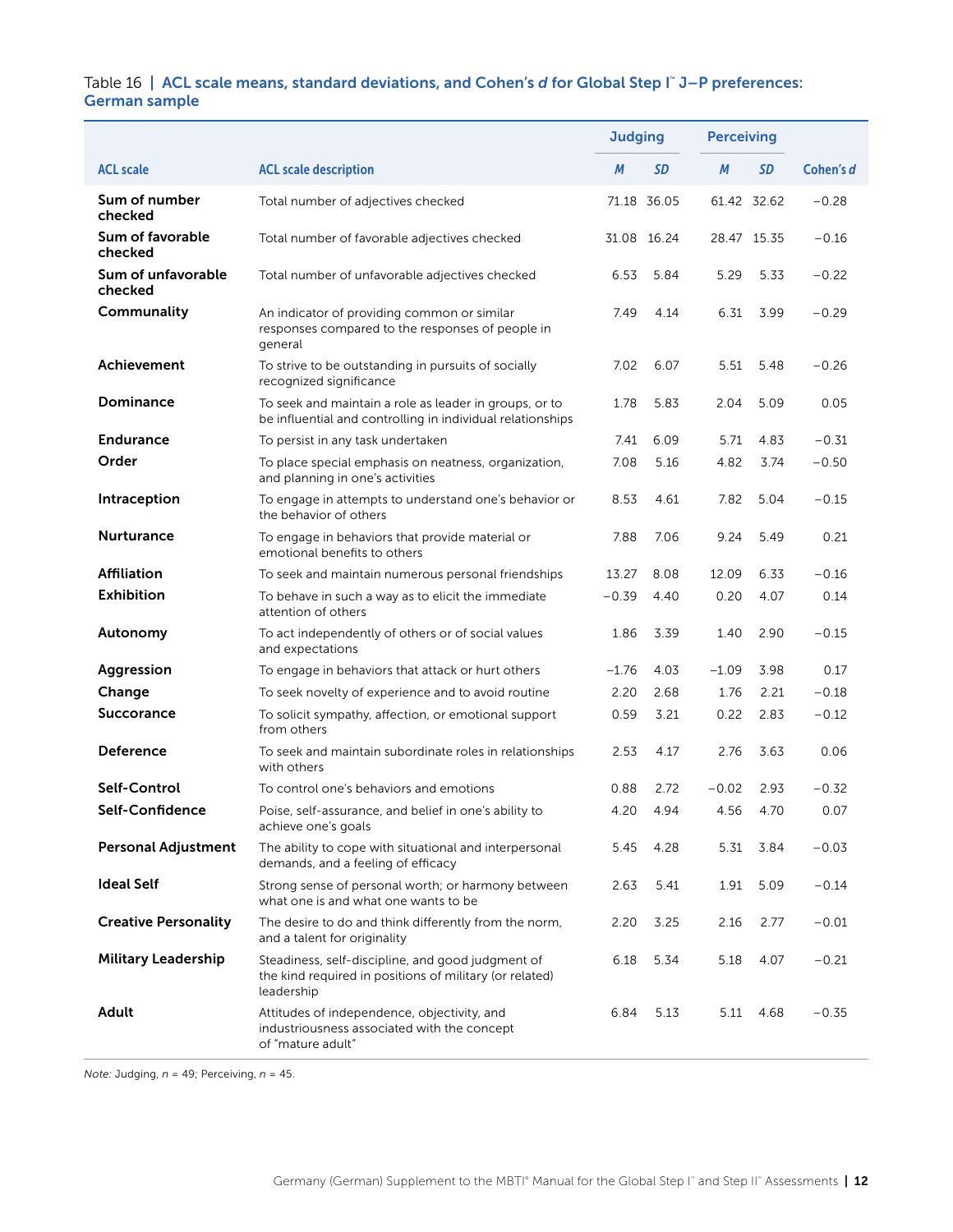#### Table 17 | CPI 260° scale means, standard deviations, and Cohen's *d* for Global Step I™ E–I preferences: German sample

|                                                    |                                                        | <b>Extraversion</b> |             | <b>Introversion</b> |             |           |
|----------------------------------------------------|--------------------------------------------------------|---------------------|-------------|---------------------|-------------|-----------|
| CPI 260° scale                                     | <b>CPI 260° scale description</b>                      | M                   | SD          | M                   | <b>SD</b>   | Cohen's d |
| Dominance (Do)                                     | Prosocial interpersonal power and influence            | 54.76               | 8.43        | 44.32               | 8.71        | $-1.21$   |
| Capacity for Status (Cs)                           | Ambition for challenge and social status               | 48.03               | 7.83        | 41.25               | 8.95        | $-0.79$   |
| Sociability (Sy)                                   | Social participation                                   | 52.82               | 7.56        | 40.32               | 9.49        | $-1.42$   |
| Social Presence (Sp)                               | Poise and comfort with attention and recognition       | 49.00 10.73         |             | 39.25               | 7.98        | $-1.07$   |
| Self-acceptance (Sa)                               | Sense of personal worth and self-confidence            | 52.08               | 9.16        |                     | 43.20 10.46 | $-0.89$   |
| Independence (In)                                  | Self-sufficiency and self-directedness                 | 52.66               | 10.41       |                     | 47.10 10.91 | $-0.52$   |
| Empathy (Em)                                       | Capacity to understand and respond to<br>others' needs | 51.61               | 8.53        | 44.98               | 7.80        | $-0.82$   |
| <b>Responsibility (Re)</b>                         | Conscientiousness and follow-through                   | 46.71               | 9.11        | 45.58               | 8.33        | $-0.13$   |
| Social Conformity (So)                             | Conformance with social norms and customs              | 46.53               | 9.39        | 44.83               | 8.99        | $-0.19$   |
| Self-control (Sc)                                  | Cautiousness and self-regulation                       | 51.58               | 9.42        | 57.66               | 9.02        | 0.66      |
| <b>Good Impression (Gi)</b>                        | Tact and positive self-presentation                    | 53.24               | 9.96        | 54.68               | 8.12        | 0.16      |
| Communality (Cm)                                   | Conventional behavior and attitudes                    | 46.89 11.03         |             |                     | 39.71 17.20 | $-0.48$   |
| Well-being (Wb)                                    | Overall sense of health and optimism                   |                     | 46.21 10.54 |                     | 41.00 12.67 | $-0.44$   |
| Tolerance (To)                                     | Open-mindedness and respect for others                 | 46.68               | 8.37        | 45.29               | 8.65        | $-0.16$   |
| Achievement via<br>Conformance (Ac)                | Motivation within organized settings                   | 49.34               | 8.52        | 45.97               | 9.49        | $-0.37$   |
| <b>Achievement via</b><br>Independence (Ai)        | Motivation within unstructured settings                | 48.45               | 7.63        | 47.46               | 8.72        | $-0.12$   |
| Conceptual Fluency (Cf)                            | Comfort with intellectual and conceptual matters       | 48.37               | 8.95        | 43.86               | 9.54        | $-0.48$   |
| Insightfulness (Is)                                | Analytical insight into the motivations of others      | 50.68               | 8.85        | 45.81               | 8.65        | $-0.56$   |
| Flexibility (Fx)                                   | Adaptability and comfort with change                   | 45.45               | 8.89        | 46.78               | 9.67        | 0.14      |
| Sensitivity (Sn)                                   | Tough-versus tender-mindedness                         | 47.34               | 8.49        | 54.12               | 7.89        | 0.83      |
| Managerial Potential (Mp)                          | Inclination for supervisory responsibilities           | 50.21               | 8.23        | 45.54               | 8.47        | $-0.56$   |
| <b>Work Orientation (Wo)</b>                       | Sense of dedication to work                            | 45.63               | 8.72        | 43.29               | 11.10       | $-0.23$   |
| <b>Creative Temperament</b><br>(Ct)                | Individualization and capacity for innovativeness      | 48.47 10.10         |             |                     | 43.98 10.30 | $-0.44$   |
| Leadership (Lp)                                    | Initiative and effectiveness in leading others         | 52.74               | 8.99        | 42.75               | 9.78        | $-1.05$   |
| Amicability (Ami)                                  | Cooperation and friendliness                           | 45.58 10.40         |             | 45.32               | 9.51        | $-0.03$   |
| <b>Law Enforcement</b><br><b>Orientation (Leo)</b> | Conventional and practical values                      | 54.34               | 9.63        | 50.27               | 9.41        | $-0.43$   |
| Vector $1 (v.1)$                                   | Extraversion versus introversion                       | 46.55               | 9.82        | 56.97               | 7.83        | 1.20      |
| Vector $2 (v.2)$                                   | Rule-following versus rule-questioning                 | 51.45               | 9.09        |                     | 48.24 10.32 | $-0.33$   |
| Vector $3(v.3)$                                    | Fulfillment of personal potential                      | 48.47               | 9.42        | 47.86               | 8.84        | $-0.07$   |

*Note:* Extraversion, *n* = 38; Introversion, *n* = 59. For information on Cohen's *d*, see note 4 at the back of this supplement.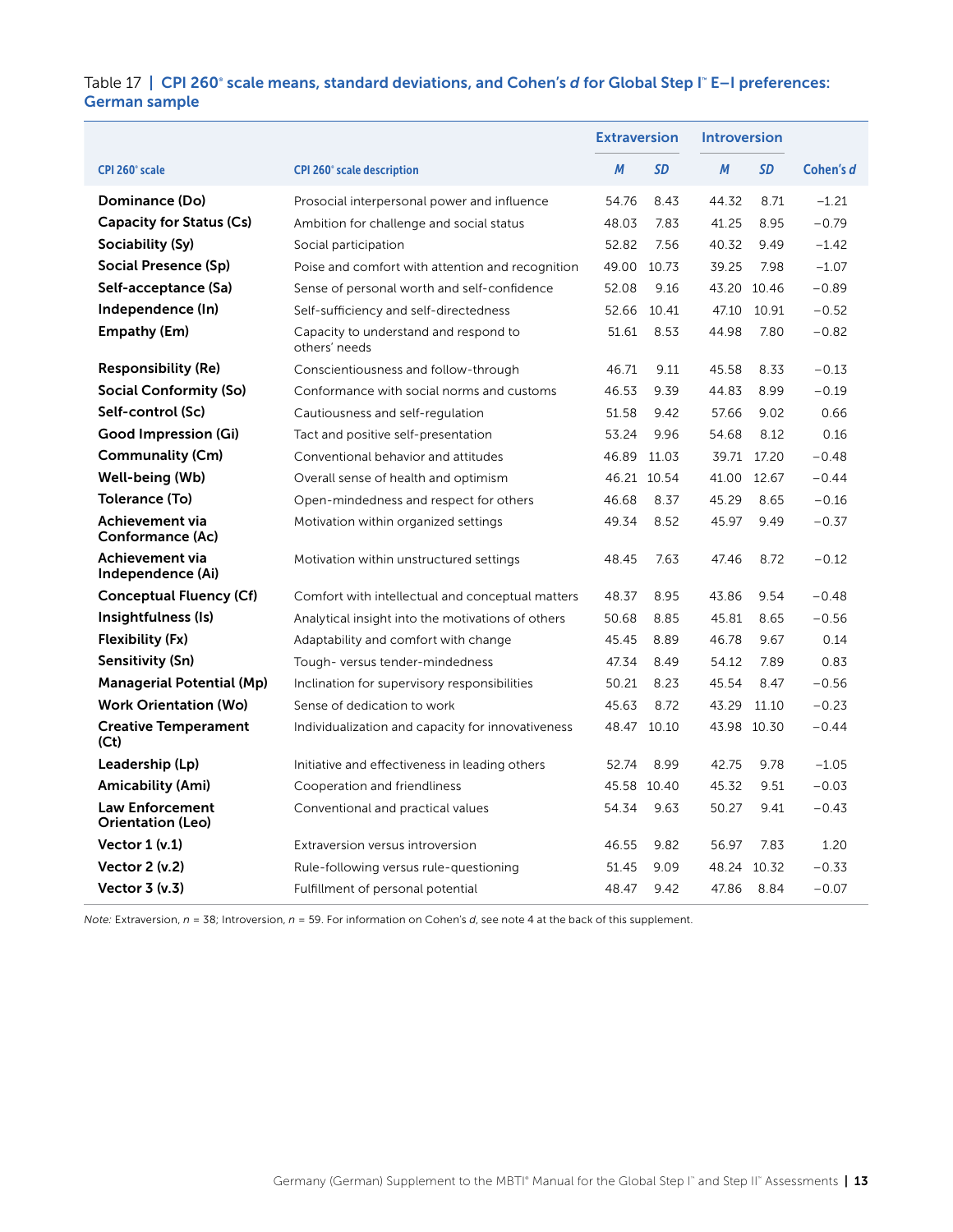#### Table 18 | CPI 260° scale means, standard deviations, and Cohen's *d* for Global Step I™S–N preferences: German sample

|                                             |                                                        | <b>Sensing</b> |       | <b>Intuition</b> |             |           |
|---------------------------------------------|--------------------------------------------------------|----------------|-------|------------------|-------------|-----------|
| CPI 260° scale                              | <b>CPI 260° scale description</b>                      | M              | SD    | M                | <b>SD</b>   | Cohen's d |
| Dominance (Do)                              | Prosocial interpersonal power and influence            | 47.77          | 8.94  |                  | 50.38 12.63 | 0.26      |
| Capacity for Status (Cs)                    | Ambition for challenge and social status               | 43.01          | 8.68  |                  | 46.63 10.03 | 0.40      |
| Sociability (Sy)                            | Social participation                                   | 44.82          | 10.40 |                  | 46.42 11.62 | 0.15      |
| Social Presence (Sp)                        | Poise and comfort with attention and recognition       | 42.73          | 9.60  |                  | 44.13 12.29 | 0.14      |
| Self-acceptance (Sa)                        | Sense of personal worth and self-confidence            | 45.75          | 10.21 | 49.50 12.36      |             | 0.35      |
| Independence (In)                           | Self-sufficiency and self-directedness                 | 48.78          | 10.77 |                  | 50.79 11.80 | 0.18      |
| Empathy (Em)                                | Capacity to understand and respond to<br>others' needs | 46.53          | 8.50  | 50.75            | 8.64        | 0.49      |
| <b>Responsibility (Re)</b>                  | Conscientiousness and follow-through                   | 46.00          | 9.01  | 46.08            | 7.45        | 0.01      |
| Social Conformity (So)                      | Conformance with social norms and customs              | 45.90          | 9.42  | 44.25            | 8.31        | $-0.18$   |
| Self-control (Sc)                           | Cautiousness and self-regulation                       | 56.25          | 9.63  | 52.33            | 9.09        | $-0.41$   |
| Good Impression (Gi)                        | Tact and positive self-presentation                    | 55.22          | 8.66  | 50.75            | 8.80        | $-0.51$   |
| Communality (Cm)                            | Conventional behavior and attitudes                    | 42.56          | 16.16 | 42.42 13.27      |             | $-0.01$   |
| Well-being (Wb)                             | Overall sense of health and optimism                   | 43.68          | 12.23 |                  | 41.08 11.72 | $-0.21$   |
| Tolerance (To)                              | Open-mindedness and respect for others                 | 45.96          | 9.22  | 45.46            | 6.09        | $-0.06$   |
| Achievement via<br>Conformance (Ac)         | Motivation within organized settings                   | 47.32          | 9.52  | 47.21            | 8.45        | $-0.01$   |
| Achievement via<br>Independence (Ai)        | Motivation within unstructured settings                | 47.81          | 8.29  | 47.96            | 8.44        | 0.02      |
| <b>Conceptual Fluency (Cf)</b>              | Comfort with intellectual and conceptual matters       | 45.59          | 9.06  |                  | 45.75 11.04 | 0.02      |
| Insightfulness (Is)                         | Analytical insight into the motivations of others      | 47.26          | 8.93  | 49.13            | 9.26        | 0.21      |
| Flexibility (Fx)                            | Adaptability and comfort with change                   | 45.84          | 9.00  |                  | 47.54 10.45 | 0.18      |
| Sensitivity (Sn)                            | Tough-versus tender-mindedness                         | 51.22          | 8.96  | 52.21            | 8.17        | 0.11      |
| <b>Managerial Potential (Mp)</b>            | Inclination for supervisory responsibilities           | 47.33          | 8.61  | 47.50            | 8.92        | 0.02      |
| <b>Work Orientation (Wo)</b>                | Sense of dedication to work                            | 44.64          | 10.50 | 42.88            | 9.50        | $-0.17$   |
| <b>Creative Temperament</b><br>(Ct)         | Individualization and capacity for innovativeness      | 44.56          | 10.25 |                  | 49.33 10.26 | 0.47      |
| Leadership (Lp)                             | Initiative and effectiveness in leading others         | 46.60          | 10.03 | 46.83 12.52      |             | 0.02      |
| Amicability (Ami)                           | Cooperation and friendliness                           | 46.15          | 10.28 | 43.21            | 8.04        | $-0.30$   |
| <b>Law Enforcement</b><br>Orientation (Leo) | Conventional and practical values                      | 52.11          | 9.43  |                  | 51.13 10.50 | $-0.10$   |
| Vector $1 (v.1)$                            | Extraversion versus introversion                       | 54.07          | 9.41  | 49.29            | 11.12       | $-0.49$   |
| <b>Vector 2 (v.2)</b>                       | Rule-following versus rule-questioning                 | 50.00          | 9.98  | 47.96            | 9.82        | $-0.21$   |
| <b>Vector 3 (v.3)</b>                       | Fulfillment of personal potential                      | 48.36          | 9.54  | 47.33            | 7.40        | $-0.11$   |

*Note:* Sensing, *n* = 73; Intuition, *n* = 24.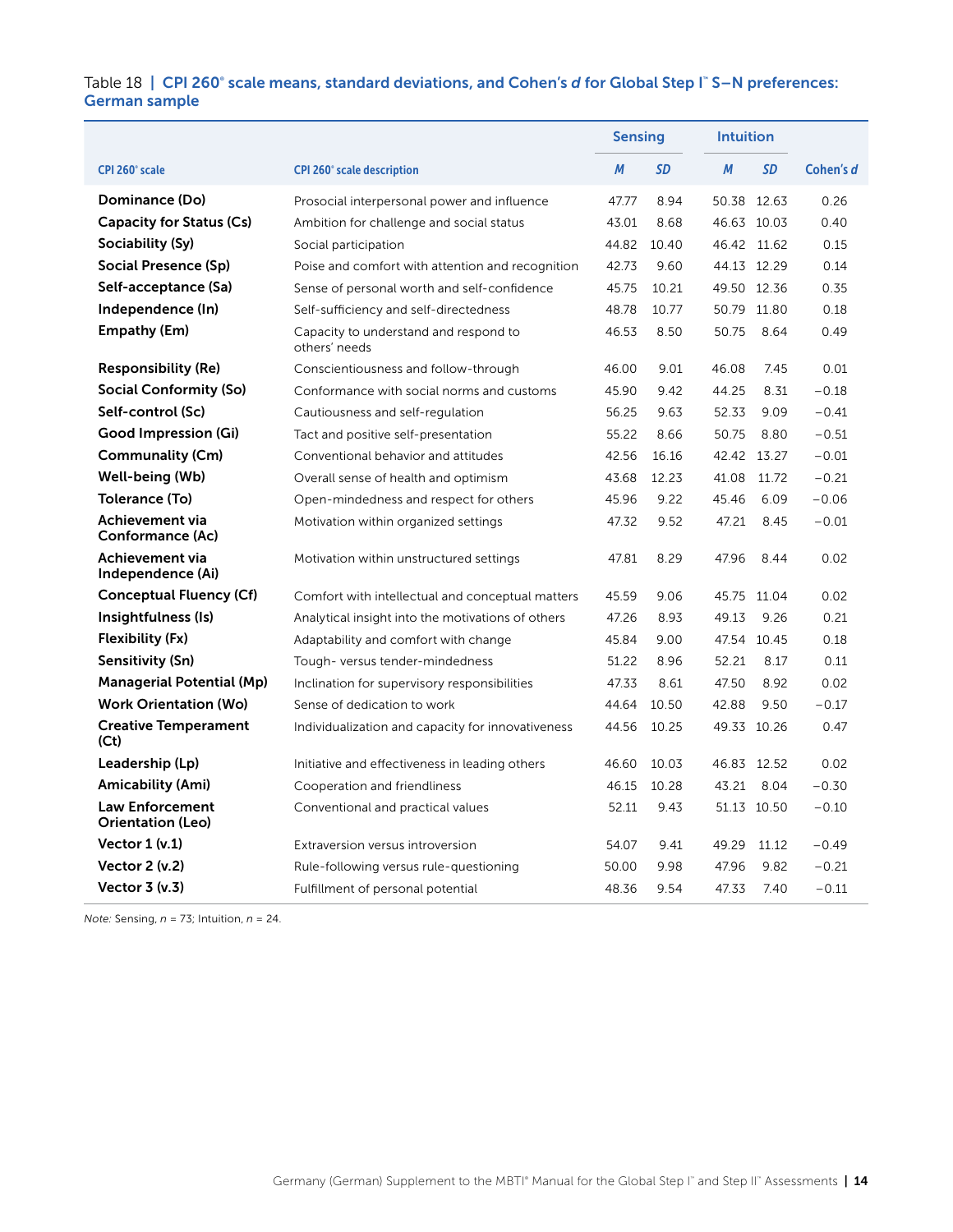#### Table 19 | CPI 260° scale means, standard deviations, and Cohen's *d* for Global Step I™T-F preferences: German sample

|                                             |                                                        | <b>Thinking</b> |           | <b>Feeling</b> |           |           |
|---------------------------------------------|--------------------------------------------------------|-----------------|-----------|----------------|-----------|-----------|
| CPI 260° scale                              | <b>CPI 260° scale description</b>                      | M               | <b>SD</b> | M              | <b>SD</b> | Cohen's d |
| Dominance (Do)                              | Prosocial interpersonal power and influence            | 51.11           | 8.66      | 46.75 10.43    |           | $-0.45$   |
| <b>Capacity for Status (Cs)</b>             | Ambition for challenge and social status               | 47.68           | 8.44      | 41.58          | 8.80      | $-0.70$   |
| Sociability (Sy)                            | Social participation                                   | 46.19           | 9.34      | 44.62 11.46    |           | $-0.15$   |
| Social Presence (Sp)                        | Poise and comfort with attention and recognition       | 44.24           | 9.11      | 42.35 10.96    |           | $-0.18$   |
| Self-acceptance (Sa)                        | Sense of personal worth and self-confidence            | 49.41           | 9.30      | 45.00 11.44    |           | $-0.41$   |
| Independence (In)                           | Self-sufficiency and self-directedness                 | 53.89           | 7.19      | 46.43 11.99    |           | $-0.71$   |
| Empathy (Em)                                | Capacity to understand and respond to<br>others' needs | 47.86           | 8.91      | 47.40          | 8.61      | 0.05      |
| <b>Responsibility (Re)</b>                  | Conscientiousness and follow-through                   | 48.78           | 9.03      | 44.32          | 7.95      | $-0.53$   |
| Social Conformity (So)                      | Conformance with social norms and customs              | 47.11           | 8.99      | 44.50          | 9.17      | $-0.29$   |
| Self-control (Sc)                           | Cautiousness and self-regulation                       | 55.08           | 8.71      | 55.40 10.19    |           | 0.03      |
| Good Impression (Gi)                        | Tact and positive self-presentation                    | 54.86           | 8.08      | 53.65          | 9.34      | $-0.14$   |
| Communality (Cm)                            | Conventional behavior and attitudes                    | 39.43           | 19.55     | 44.43 12.02    |           | 0.33      |
| Well-being (Wb)                             | Overall sense of health and optimism                   | 46.46           | 9.64      | 40.93 13.02    |           | $-0.47$   |
| Tolerance (To)                              | Open-mindedness and respect for others                 | 49.08           | 7.64      | 43.83          | 8.48      | $-0.64$   |
| Achievement via<br>Conformance (Ac)         | Motivation within organized settings                   | 48.95           | 7.89      | 46.27          | 9.89      | $-0.29$   |
| <b>Achievement via</b><br>Independence (Ai) | Motivation within unstructured settings                | 50.89           | 7.82      | 45.97          | 8.05      | $-0.62$   |
| Conceptual Fluency (Cf)                     | Comfort with intellectual and conceptual matters       | 49.57           | 7.86      | 43.20          | 9.71      | $-0.70$   |
| Insightfulness (Is)                         | Analytical insight into the motivations of others      | 50.73           | 9.25      | 45.87          | 8.40      | $-0.56$   |
| Flexibility (Fx)                            | Adaptability and comfort with change                   | 47.30           | 9.89      | 45.62          | 9.03      | $-0.18$   |
| Sensitivity (Sn)                            | Tough-versus tender-mindedness                         | 48.30           | 7.88      | 53.42          | 8.74      | 0.61      |
| <b>Managerial Potential (Mp)</b>            | Inclination for supervisory responsibilities           | 51.11           | 7.22      | 45.07          | 8.70      | $-0.74$   |
| <b>Work Orientation (Wo)</b>                | Sense of dedication to work                            | 47.62           | 9.08      | 42.10 10.42    |           | $-0.56$   |
| <b>Creative Temperament</b><br>(Ct)         | Individualization and capacity for innovativeness      | 48.22           | 10.04     | 44.22 10.41    |           | $-0.39$   |
| Leadership (Lp)                             | Initiative and effectiveness in leading others         | 48.84           | 9.11      | 45.32 11.33    |           | $-0.33$   |
| Amicability (Ami)                           | Cooperation and friendliness                           | 47.30           | 8.99      | 44.27 10.19    |           | $-0.31$   |
| <b>Law Enforcement</b><br>Orientation (Leo) | Conventional and practical values                      | 54.95           | 10.05     | 49.97          | 8.98      | $-0.53$   |
| Vector $1 (v.1)$                            | Extraversion versus introversion                       | 51.05           | 10.00     | 54.02          | 9.94      | 0.30      |
| Vector $2 (v.2)$                            | Rule-following versus rule-questioning                 | 51.41           | 10.45     | 48.32          | 9.50      | $-0.31$   |
| Vector $3(v.3)$                             | Fulfillment of personal potential                      | 50.08           | 8.16      | 46.88          | 9.38      | $-0.36$   |

*Note:* Thinking, *n* = 37; Feeling, *n* = 60.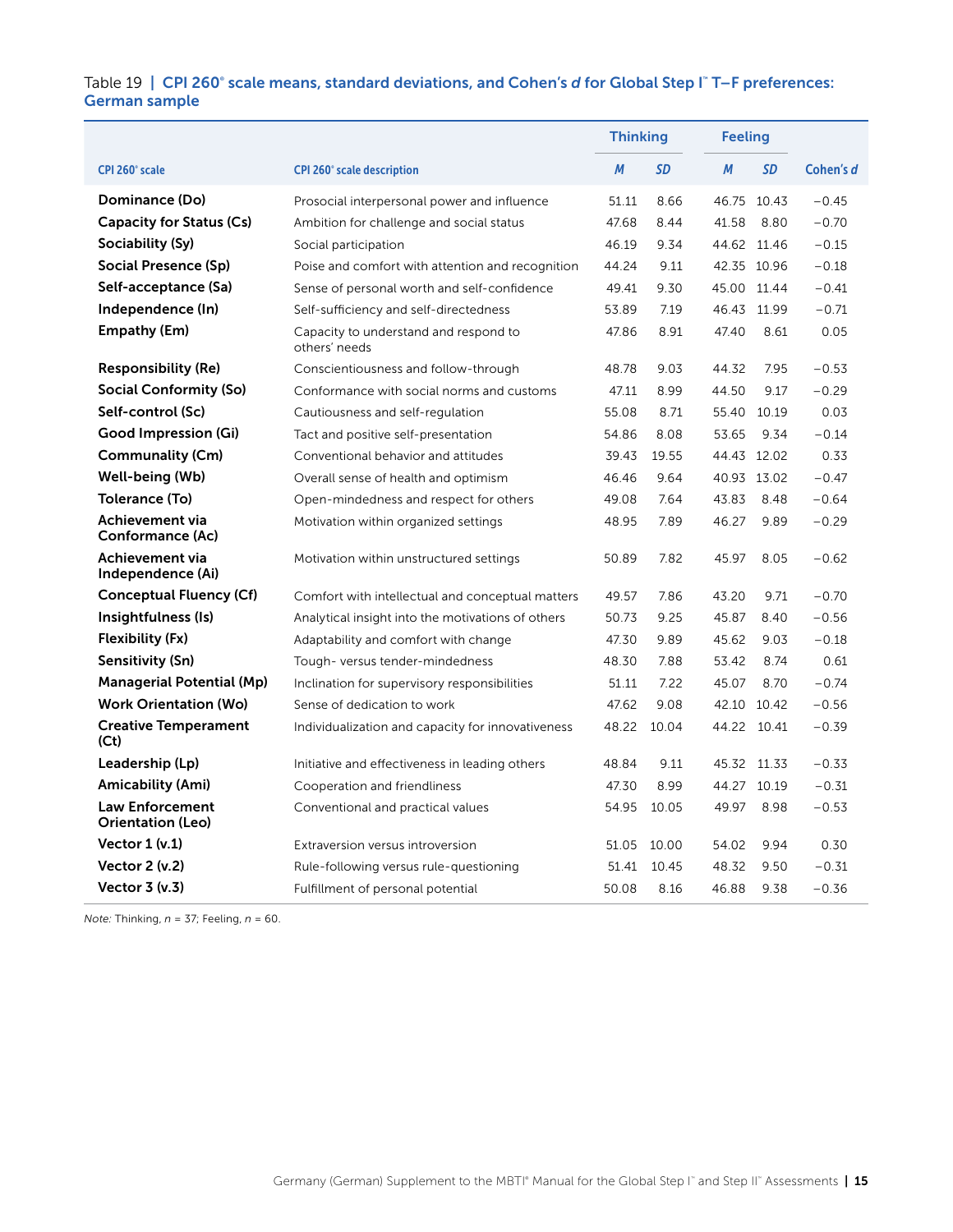#### Table 20 | CPI 260° scale means, standard deviations, and Cohen's *d* for Global Step I™ J–P preferences: German sample

|                                                    |                                                        | <b>Judging</b> |       |             | <b>Perceiving</b> |           |  |  |
|----------------------------------------------------|--------------------------------------------------------|----------------|-------|-------------|-------------------|-----------|--|--|
| <b>CPI 260° scale</b>                              | <b>CPI 260° scale description</b>                      | M              | SD    | M           | <b>SD</b>         | Cohen's d |  |  |
| Dominance (Do)                                     | Prosocial interpersonal power and influence            | 49.18          | 10.29 | 47.60       | 9.67              | $-0.16$   |  |  |
| Capacity for Status (Cs)                           | Ambition for challenge and social status               | 43.78          | 9.37  | 44.04       | 8.93              | 0.03      |  |  |
| Sociability (Sy)                                   | Social participation                                   | 45.20          | 10.97 | 45.23 10.47 |                   | 0.00      |  |  |
| Social Presence (Sp)                               | Poise and comfort with attention and recognition       | 42.60          | 10.12 |             | 43.57 10.54       | 0.09      |  |  |
| Self-acceptance (Sa)                               | Sense of personal worth and self-confidence            | 46.82          | 10.34 | 46.53 11.45 |                   | $-0.03$   |  |  |
| Independence (In)                                  | Self-sufficiency and self-directedness                 | 49.42          | 11.54 |             | 49.13 10.53       | $-0.03$   |  |  |
| Empathy (Em)                                       | Capacity to understand and respond to<br>others' needs | 46.62          | 8.82  | 48.60       | 8.50              | 0.23      |  |  |
| <b>Responsibility (Re)</b>                         | Conscientiousness and follow-through                   | 47.30          | 8.18  | 44.66       | 8.94              | $-0.31$   |  |  |
| <b>Social Conformity (So)</b>                      | Conformance with social norms and customs              | 47.04          | 8.86  | 43.85       | 9.24              | $-0.35$   |  |  |
| Self-control (Sc)                                  | Cautiousness and self-regulation                       | 55.32          | 10.13 | 55.23       | 9.12              | $-0.01$   |  |  |
| <b>Good Impression (Gi)</b>                        | Tact and positive self-presentation                    | 54.46          | 9.95  | 53.74       | 7.63              | $-0.08$   |  |  |
| Communality (Cm)                                   | Conventional behavior and attitudes                    | 44.62          | 13.25 | 40.30       | 17.32             | $-0.28$   |  |  |
| Well-being (Wb)                                    | Overall sense of health and optimism                   | 43.50          | 12.33 |             | 42.55 11.95       | $-0.08$   |  |  |
| Tolerance (To)                                     | Open-mindedness and respect for others                 | 46.40          | 8.76  | 45.23       | 8.31              | $-0.14$   |  |  |
| Achievement via<br>Conformance (Ac)                | Motivation within organized settings                   | 50.02          | 9.18  | 44.38       | 8.44              | $-0.64$   |  |  |
| Achievement via<br>Independence (Ai)               | Motivation within unstructured settings                | 47.88          | 8.35  | 47.81       | 8.30              | $-0.01$   |  |  |
| <b>Conceptual Fluency (Cf)</b>                     | Comfort with intellectual and conceptual matters       | 46.24          | 10.13 | 44.98       | 8.90              | $-0.13$   |  |  |
| Insightfulness (Is)                                | Analytical insight into the motivations of others      | 48.12          | 9.98  | 47.30       | 7.92              | $-0.09$   |  |  |
| Flexibility (Fx)                                   | Adaptability and comfort with change                   | 43.56          | 8.74  | 49.13       | 9.20              | 0.62      |  |  |
| <b>Sensitivity (Sn)</b>                            | Tough-versus tender-mindedness                         | 51.20          | 8.45  | 51.74       | 9.13              | 0.06      |  |  |
| <b>Managerial Potential (Mp)</b>                   | Inclination for supervisory responsibilities           | 47.96          | 9.28  | 46.74       | 7.96              | $-0.14$   |  |  |
| <b>Work Orientation (Wo)</b>                       | Sense of dedication to work                            | 45.06          | 10.62 | 43.30       | 9.86              | $-0.17$   |  |  |
| <b>Creative Temperament</b><br>(Ct)                | Individualization and capacity for innovativeness      | 43.94          | 9.75  |             | 47.66 10.83       | 0.36      |  |  |
| Leadership (Lp)                                    | Initiative and effectiveness in leading others         | 47.54          | 11.09 |             | 45.72 10.16       | $-0.17$   |  |  |
| Amicability (Ami)                                  | Cooperation and friendliness                           | 45.52          | 10.68 | 45.32       | 8.92              | $-0.02$   |  |  |
| <b>Law Enforcement</b><br><b>Orientation (Leo)</b> | Conventional and practical values                      | 54.14          | 9.12  | 49.45       | 9.72              | $-0.50$   |  |  |
| Vector $1 (v.1)$                                   | Extraversion versus introversion                       | 52.40          | 10.35 | 53.40       | 9.73              | 0.10      |  |  |
| <b>Vector 2 (v.2)</b>                              | Rule-following versus rule-questioning                 | 53.10          | 10.48 | 45.66       | 7.73              | $-0.80$   |  |  |
| Vector 3 (v.3)                                     | Fulfillment of personal potential                      | 47.86          | 9.68  | 48.36       | 8.38              | 0.06      |  |  |

*Note:* Judging, *n* = 50; Perceiving, *n* = 47.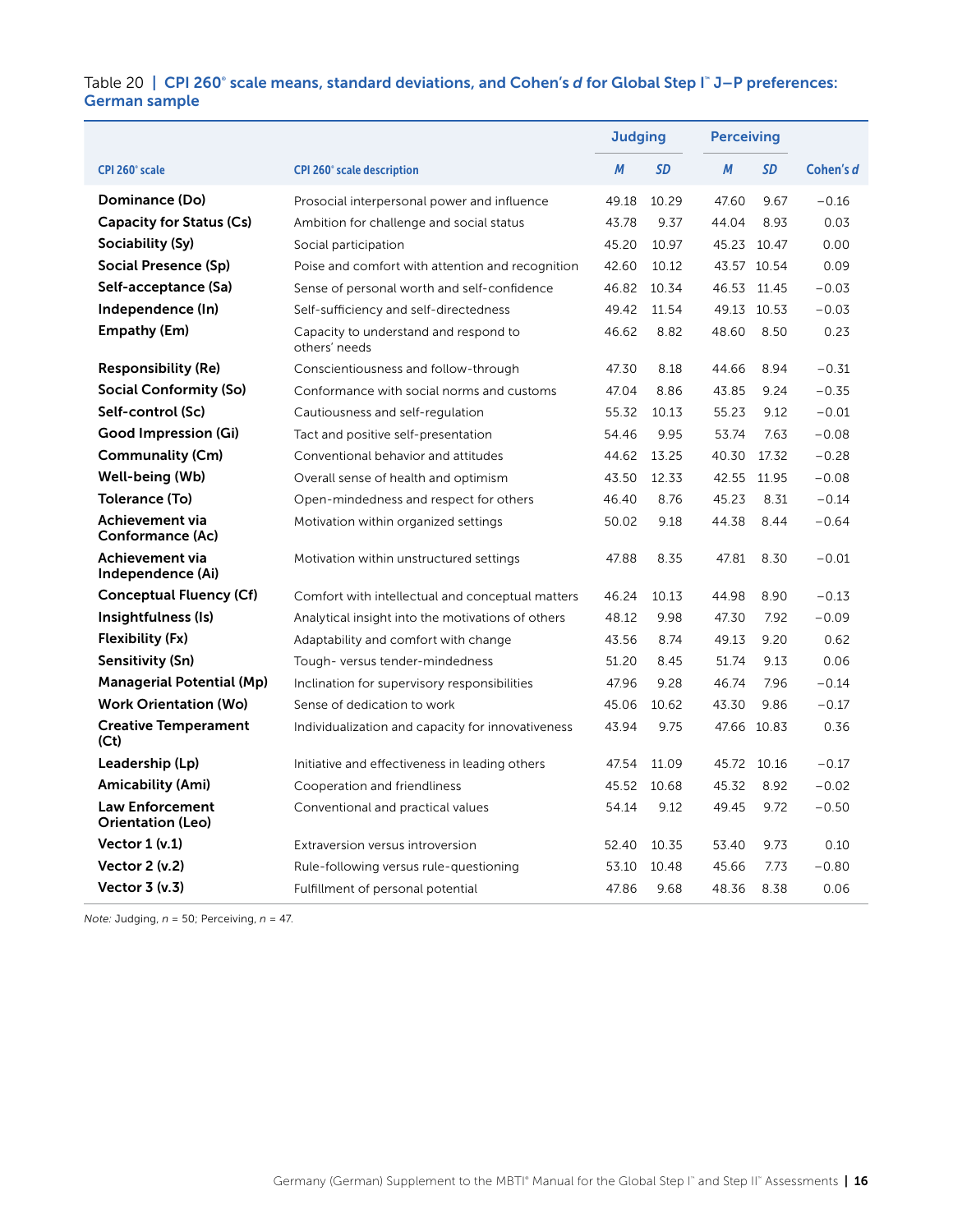# <span id="page-17-0"></span>MBTI® GLOBAL STEP II™ ASSESSMENT RESULTS FOR THE GERMAN SAMPLE

The Global Step II assessment contains all 92 Global Step I items plus an additional 51 items needed to score the Step II facets, for a total of 143. Step II results expand on descriptions of the four preference pairs by providing information about five facets of each pair (see table 21). The Global Step II assessment replaces the Form Q assessment and the European Step II assessment.

### Table 21 | Relationships between Global Step II", Form Q, and European Step II" facet results: German sample

|                               | <b>Correlation between continuous scores</b>         |                                                                           |  |  |  |  |  |  |  |  |  |
|-------------------------------|------------------------------------------------------|---------------------------------------------------------------------------|--|--|--|--|--|--|--|--|--|
| <b>Global Step II" facet</b>  | <b>Global Step II</b><br>and Form Q<br>facet results | <b>Global Step II</b> " and<br><b>European Step II</b> "<br>facet results |  |  |  |  |  |  |  |  |  |
| E-I facets                    |                                                      |                                                                           |  |  |  |  |  |  |  |  |  |
| Initiating-Receiving          | .97                                                  | .95                                                                       |  |  |  |  |  |  |  |  |  |
| Expressive-Contained          | .98                                                  | .91                                                                       |  |  |  |  |  |  |  |  |  |
| Gregarious-Intimate           | .97                                                  | .98                                                                       |  |  |  |  |  |  |  |  |  |
| Active-Reflective             | .85                                                  | .88                                                                       |  |  |  |  |  |  |  |  |  |
| Enthusiastic-Quiet            | .99                                                  | .96                                                                       |  |  |  |  |  |  |  |  |  |
| S-N facets                    |                                                      |                                                                           |  |  |  |  |  |  |  |  |  |
| Concrete-Abstract             | .95                                                  | .92                                                                       |  |  |  |  |  |  |  |  |  |
| Realistic-Imaginative         | .99                                                  | .99                                                                       |  |  |  |  |  |  |  |  |  |
| Practical-Conceptual          | .82                                                  | .85                                                                       |  |  |  |  |  |  |  |  |  |
| Experiential-Theoretical      | .92                                                  | .96                                                                       |  |  |  |  |  |  |  |  |  |
| Traditional-Original          | .96                                                  | .95                                                                       |  |  |  |  |  |  |  |  |  |
| T-F facets                    |                                                      |                                                                           |  |  |  |  |  |  |  |  |  |
| Logical-Empathetic            | .93                                                  | .94                                                                       |  |  |  |  |  |  |  |  |  |
| Reasonable-                   | .92                                                  | .96                                                                       |  |  |  |  |  |  |  |  |  |
| Compassionate                 |                                                      |                                                                           |  |  |  |  |  |  |  |  |  |
| Questioning-<br>Accommodating | .60                                                  | .73                                                                       |  |  |  |  |  |  |  |  |  |
| Critical-Accepting            | .77                                                  | .80                                                                       |  |  |  |  |  |  |  |  |  |
| Tough-Tender                  | .97                                                  | .95                                                                       |  |  |  |  |  |  |  |  |  |
| J-P facets                    |                                                      |                                                                           |  |  |  |  |  |  |  |  |  |
| Systematic-Casual             | .91                                                  | .97                                                                       |  |  |  |  |  |  |  |  |  |
| Planful-Open-Ended            | .97                                                  | .98                                                                       |  |  |  |  |  |  |  |  |  |
| Early Starting-               | .93                                                  | .92                                                                       |  |  |  |  |  |  |  |  |  |
| Pressure-Prompted             |                                                      |                                                                           |  |  |  |  |  |  |  |  |  |
| Scheduled-                    | .91                                                  | .89                                                                       |  |  |  |  |  |  |  |  |  |
| Spontaneous                   |                                                      |                                                                           |  |  |  |  |  |  |  |  |  |
| Methodical-Emergent           | .96                                                  | .89                                                                       |  |  |  |  |  |  |  |  |  |

*Note: N* = 440.

# Relationships Between MBTI<sup>®</sup> Global Step II<sup>™</sup>, Form Q, and European Step II™ Facet Results

Table 21 presents the relationships between MBTI Global Step II, Form Q, and European Step II facet results for the German sample.

# Global Step II<sup>™</sup> Facet Intercorrelations

Intercorrelations of Global Step II facets are presented in table 22. Facets within each preference pair correlate higher with other facets of the same preference pair than with facets of different preference pairs.

# Reliability and Validity of Global Step II™ **Results**

This section covers measurement properties for the German translation of the MBTI Global Step II assessment, including reliability and validity. For full reliability and validity information for the global sample, refer to the *MBTI® Manual for the Global Step I*™ and *Step II™ Assessments* (Myers et al., 2018).

### RELIABILITY

Internal consistency and test-retest reliabilities for Global Step II facets in the German sample are presented in table 23.

### VALIDITY

Reported here as evidence of the validity of the German translation of the MBTI Global Step II assessment are the percentage of out-of-preference facet scores for each preference pair, correlations between preference pairs and facets, and correlations between the MBTI assessment and two other assessments.

The five facets within each preference pair do not represent the entire conceptual domain of the preference pair. Further, it is not uncommon for individuals to have a facet score on the side opposite that of their preference in a given preference pair. For example, an Extravert may score toward the Intimate pole on the Gregarious– Intimate facet. This apparent inconsistency is referred to as an out-of-preference score and defined as a facet score from –2 to –5 when a respondent has a preference for I, N, F, or P; or from 2 to 5 when a respondent has a preference for E, S, T, or J. While it is not unusual to have a number of out-of-preference scores, it is relatively rare to have out-of-preference scores on three or more facets within any one preference pair. The percentage of outof-preference facet scores for each preference pair in the German sample is shown in table 24.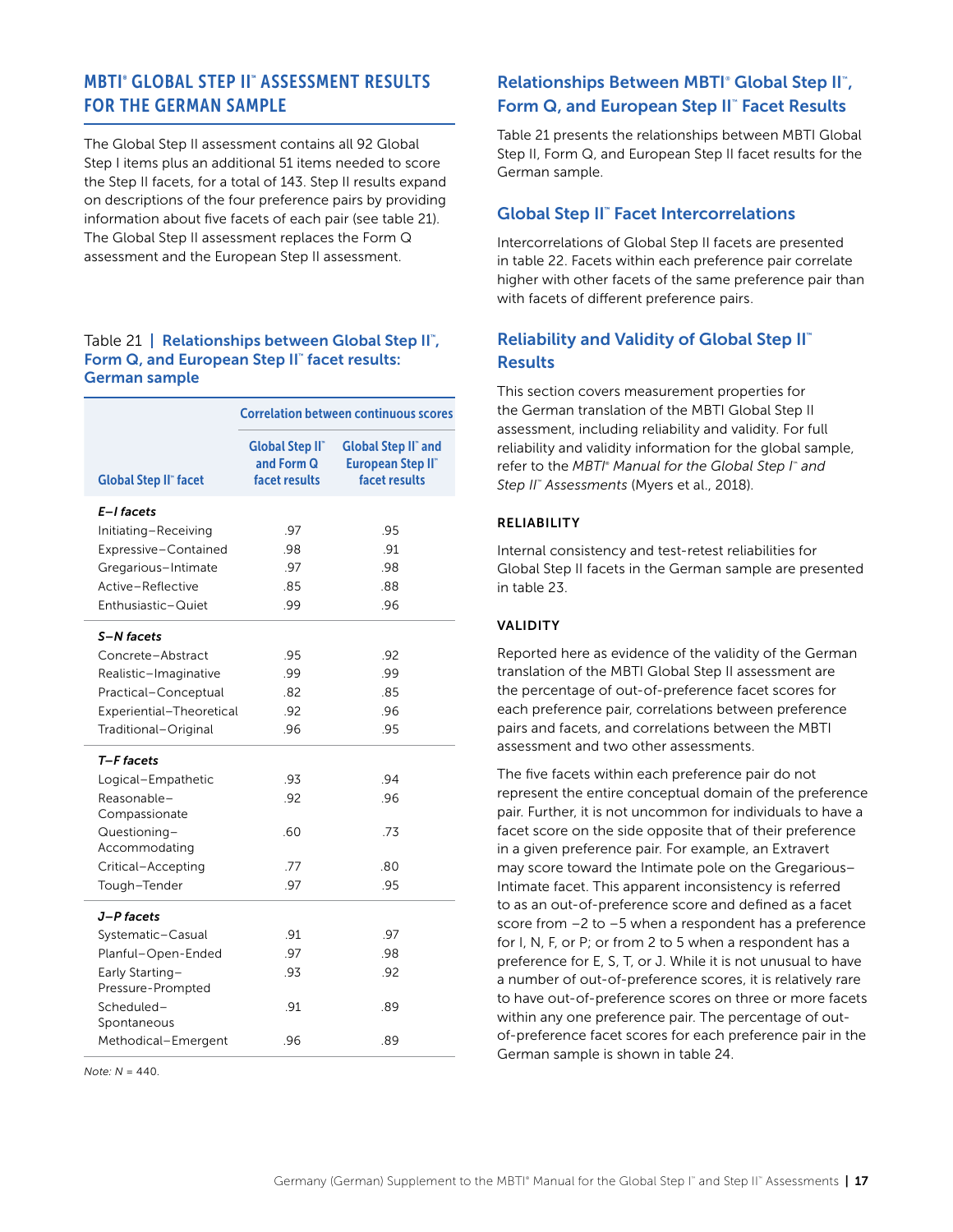|  | Table 22   Intercorrelations of Global Step II" facets: German sample |  |  |  |  |
|--|-----------------------------------------------------------------------|--|--|--|--|
|--|-----------------------------------------------------------------------|--|--|--|--|

| <b>Global Step II" facet</b>         | $\mathbf{1}$ .    | 2.     | 3.                |              | 5.     | 6.     | 7.  | 8.          | 9.                       | 10.    | 11. | 12.                      | 13.    | 14.                      | 15.    | 16. | 17. | 18. | 19. | 20. |
|--------------------------------------|-------------------|--------|-------------------|--------------|--------|--------|-----|-------------|--------------------------|--------|-----|--------------------------|--------|--------------------------|--------|-----|-----|-----|-----|-----|
| E-I facets                           |                   |        |                   |              |        |        |     |             |                          |        |     |                          |        |                          |        |     |     |     |     |     |
| 1. Initiating-Receiving              | $\qquad \qquad -$ |        |                   |              |        |        |     |             |                          |        |     |                          |        |                          |        |     |     |     |     |     |
| 2. Expressive-Contained              | .57               |        |                   |              |        |        |     |             |                          |        |     |                          |        |                          |        |     |     |     |     |     |
| 3. Gregarious-Intimate               | .48               | .44    | $\qquad \qquad -$ |              |        |        |     |             |                          |        |     |                          |        |                          |        |     |     |     |     |     |
| 4. Active-Reflective                 | .70               | .57    | .46               |              |        |        |     |             |                          |        |     |                          |        |                          |        |     |     |     |     |     |
| 5. Enthusiastic-Quiet                | .55               | .57    | .52               | .62          |        |        |     |             |                          |        |     |                          |        |                          |        |     |     |     |     |     |
| S-N facets                           |                   |        |                   |              |        |        |     |             |                          |        |     |                          |        |                          |        |     |     |     |     |     |
| 6. Concrete-Abstract                 | $-.07$            | $-.14$ | $-.03$            | $-.14$       | $-.21$ |        |     |             |                          |        |     |                          |        |                          |        |     |     |     |     |     |
| 7. Realistic-Imaginative             | $-.07$            | $-.12$ | $-.02$            | $-.15$       | $-.21$ | .64    |     |             |                          |        |     |                          |        |                          |        |     |     |     |     |     |
| 8. Practical-Conceptual              | $-.07$            | .00.   | $-.02$            | $-.11$       | $-.15$ | .54    | .54 |             |                          |        |     |                          |        |                          |        |     |     |     |     |     |
| 9. Experiential-Theoretical          | .03               | $-.01$ | $-.01$            | $-.03$       | $-.02$ | .37    | .29 | .27         | $\overline{\phantom{m}}$ |        |     |                          |        |                          |        |     |     |     |     |     |
| 10. Traditional-Original             | $-.18$            | $-.09$ | $-.02$            | $-.19 - .23$ |        | .57    | .50 | .55         | .23                      |        |     |                          |        |                          |        |     |     |     |     |     |
| T-F facets                           |                   |        |                   |              |        |        |     |             |                          |        |     |                          |        |                          |        |     |     |     |     |     |
| 11. Logical-Empathetic               | $-.12$            | $-.29$ | $-.17$            | $-.15$       | $-.29$ | .27    | .37 | .06         | .01                      | .03    |     |                          |        |                          |        |     |     |     |     |     |
| 12. Reasonable-Compassionate         | .01               | $-.12$ | $-.04$            | $-.03$       | $-.14$ | .18    | .28 | $-.03$      | .02                      | $-.04$ | .80 | $\overline{\phantom{m}}$ |        |                          |        |     |     |     |     |     |
| 13. Questioning-Accommodating        | .10               | $-.10$ | $-.08$            | .00.         | $-.01$ | $-.04$ | .05 | $-.21$      | .02                      | $-.34$ | .49 | .53                      |        |                          |        |     |     |     |     |     |
| 14. Critical-Accepting               | $-.03$            | $-.18$ | $-.09$            | $-.13$       | $-.14$ | .14    | .20 | $-.05$      | .01                      | $-.03$ | .59 | .61                      | .65    | $\overline{\phantom{m}}$ |        |     |     |     |     |     |
| 15. Tough-Tender                     | .03               | $-.14$ | $-.06$            | $-.03$       | $-.13$ | .11    |     | $.22 - .04$ | .00.                     | $-.07$ | .63 | .67                      | .65    | .72                      |        |     |     |     |     |     |
| J-P facets                           |                   |        |                   |              |        |        |     |             |                          |        |     |                          |        |                          |        |     |     |     |     |     |
| 16. Systematic-Casual                | $-.23$            | $-.24$ | $-.15$            | $-.24$       | $-.31$ | .47    | .47 | .29         | .05                      | .43    | .42 | .31                      | .03    | .18                      | .19    |     |     |     |     |     |
| 17. Planful-Open-Ended               | $-.16$            | $-.20$ | $-.07$            | $-.17$       | $-.14$ | .29    | .26 | .15         | $-.03$                   | .33    | .22 | .19                      | $-.07$ | .12                      | .07    | .63 |     |     |     |     |
| 18. Early Starting-Pressure-Prompted | .03               | $-.02$ | .03               | .00          | $-.03$ | .28    | .22 | .20         | .12                      | .19    | .05 | $-.02$                   | $-.05$ | $-.04$                   | $-.04$ | .40 | .40 |     |     |     |
| 19. Scheduled-Spontaneous            | $-.14$            | $-.21$ | $-.12$            | $-.19$       | $-.17$ | .34    | .34 | .21         | .06                      | .31    | .27 | .23                      | .08    | .17                      | .14    | .68 | .71 | .46 |     |     |
| 20. Methodical-Emergent              | .01               | $-.09$ | $-.04$            | $-.01$       | $-.10$ | .15    | .17 | .14         | .04                      | .10    | .15 | .10                      | .02    | .02                      | .01    | .41 | .44 | .49 | .54 |     |

*Note: N* = 440.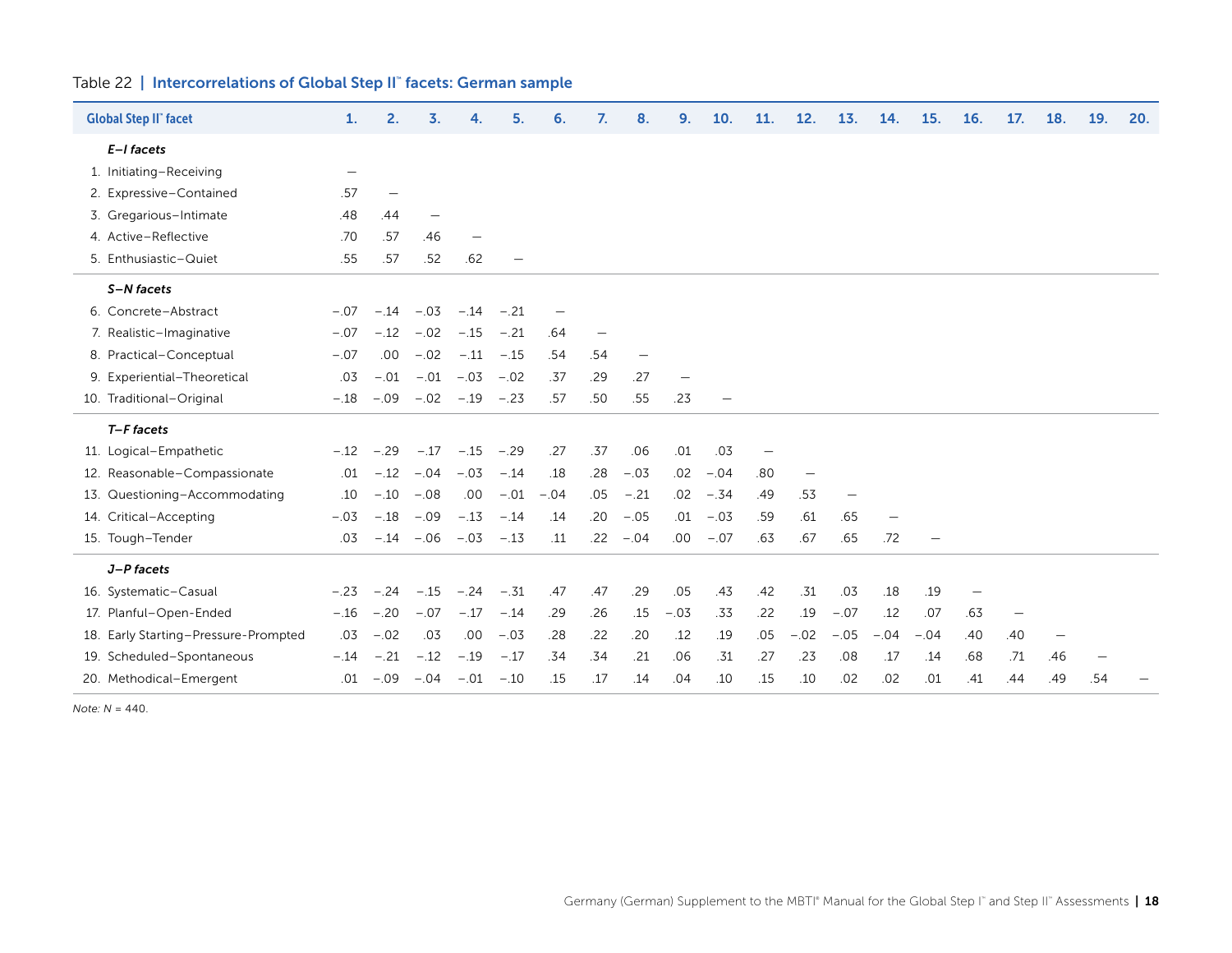#### Table 23 | Internal consistency and test-retest reliabilities of Global Step II™ facet continuous scores: German sample

| <b>Global Step II" facet</b>                | Cronbach's<br>alpha | <b>Test-retest</b><br>correlation |
|---------------------------------------------|---------------------|-----------------------------------|
| E-I facets<br>Initiating-Receiving          | .82                 | -81                               |
|                                             | .73                 | .77                               |
| Expressive-Contained<br>Gregarious-Intimate | .62                 | .73                               |
| Active-Reflective                           | 64                  | .74                               |
| Enthusiastic-Quiet                          | .70                 | .75                               |
| S-N facets                                  |                     |                                   |
| Concrete-Abstract                           | .74                 | .75                               |
| Realistic-Imaginative                       | .72                 | .75                               |
| Practical-Conceptual                        | 66                  | .71                               |
| Experiential-Theoretical                    | .69                 | .62                               |
| Traditional-Original                        | .72                 | .75                               |
| T-F facets                                  |                     |                                   |
| Logical-Empathetic                          | 80                  | 78                                |
| Reasonable-Compassionate                    | -76                 | .74                               |
| Questioning-Accommodating                   | .62                 | 72                                |
| Critical-Accepting                          | .59                 | .70                               |
| Tough-Tender                                | .74                 | .72                               |
| J-P facets                                  |                     |                                   |
| Systematic-Casual                           | .76                 | .77                               |
| Planful-Open-Ended                          | .79                 | .73                               |
| Early Starting-Pressure-Prompted            | .65                 | .70                               |
| Scheduled-Spontaneous                       | .80                 | .76                               |
| Methodical-Emergent                         | .64                 | .61                               |

*Note: N* = 440; test-retest, *n* = 82.

## Table 24 | Percentage of reported out-ofpreference Global Step II™ facet scores: German sample

| <b>Preference</b> | Number of out-of-preference facet scores (%) |      |      |     |     |   |  |  |  |  |  |  |  |  |  |
|-------------------|----------------------------------------------|------|------|-----|-----|---|--|--|--|--|--|--|--|--|--|
| pair              | o                                            |      | $-2$ | - 3 | д   |   |  |  |  |  |  |  |  |  |  |
| $E-I$             | 69.5                                         | 241  | 57   | 0 7 | n n | O |  |  |  |  |  |  |  |  |  |
| $S-N$             | 66 1                                         | 28.4 | 55   | 0 O | 0 O | O |  |  |  |  |  |  |  |  |  |
| $T - F$           | 80.5                                         | 14.5 | 34   | 14  | 0 2 | O |  |  |  |  |  |  |  |  |  |
| .1-P              | 58.6                                         | 295  | 10 O | 14  | ሰ 5 | O |  |  |  |  |  |  |  |  |  |

*Note: N* = 440.

Correlations between facets and preference pairs are presented in table 25. The correlation between each facet and its corresponding preference pair is significantly higher than those between the facet and the other three preference pairs. This is "compelling evidence for the theoretical hierarchical structure of the Step II facets in relation to the Step I scales" (Quenk, Hammer, & Majors,

#### Table 25 | Correlations between Global Step II<sup>™</sup> facets and preference pairs: German sample

|                              | <b>Preference pair</b> |        |        |        |  |  |  |  |  |  |
|------------------------------|------------------------|--------|--------|--------|--|--|--|--|--|--|
| <b>Global Step II" facet</b> | E-I                    | $S-N$  | $T-F$  | $J-P$  |  |  |  |  |  |  |
| E-I facets                   |                        |        |        |        |  |  |  |  |  |  |
| Initiating-Receiving         | .82                    | $-.12$ | $-.06$ | $-.14$ |  |  |  |  |  |  |
| Expressive-Contained         | .75                    | $-.15$ | $-.22$ | $-.19$ |  |  |  |  |  |  |
| Gregarious-Intimate          | .64                    | $-.04$ | $-.13$ | $-.08$ |  |  |  |  |  |  |
| Active-Reflective            | .84                    | $-.19$ | $-.11$ | $-.16$ |  |  |  |  |  |  |
| Enthusiastic-Quiet           | .79                    | $-.25$ | $-.22$ | $-.17$ |  |  |  |  |  |  |
| S-N facets                   |                        |        |        |        |  |  |  |  |  |  |
| Concrete-Abstract            | $-.15$                 | .85    | .20    | .39    |  |  |  |  |  |  |
| Realistic-Imaginative        | $-.13$                 | .81    | .32    | .38    |  |  |  |  |  |  |
| Practical-Conceptual         | $-.09$                 | .70    | $-.01$ | .25    |  |  |  |  |  |  |
| Experiential-Theoretical     | $-.02$                 | .45    | .00    | .04    |  |  |  |  |  |  |
| Traditional-Original         | $-.19$                 | .76    | $-.02$ | .36    |  |  |  |  |  |  |
| T-F facets                   |                        |        |        |        |  |  |  |  |  |  |
| Logical-Empathetic           | $-.23$                 | .25    | .90    | .30    |  |  |  |  |  |  |
| Reasonable-<br>Compassionate | $-.05$                 | .15    | .90    | .25    |  |  |  |  |  |  |
| Questioning-                 | .01                    | $-.10$ | .63    | .03    |  |  |  |  |  |  |
| Accommodating                |                        |        |        |        |  |  |  |  |  |  |
| Critical-Accepting           | $-.12$                 | 12     | 74     | 15     |  |  |  |  |  |  |
| Tough-Tender                 | $-.05$                 | .10    | .81    | .14    |  |  |  |  |  |  |
| J-P facets                   |                        |        |        |        |  |  |  |  |  |  |
| Systematic-Casual            | $-.27$                 | .52    | .35    | .81    |  |  |  |  |  |  |
| Planful-Open-Ended           | $-.15$                 | .31    | .18    | .84    |  |  |  |  |  |  |
| Early Starting-              | $-.01$                 | .26    | .00    | .54    |  |  |  |  |  |  |
| Pressure-Prompted            |                        |        |        |        |  |  |  |  |  |  |
| Scheduled-Spontaneous        | $-.18$                 | .37    | .25    | .92    |  |  |  |  |  |  |
| Methodical-Emergent          | $-.05$                 | .15    | .10    | .59    |  |  |  |  |  |  |

*Note: N* = 440.

2001, p. 104). The German sample correlations are comparable to those reported in the *MBTI*®  *Step II*™ *Manual* (Quenk et al., 2001) and the *MBTI*®  *Step II*™ *Manual, European Edition* (Quenk, Hammer, & Majors, 2004). The lowest correlation between a facet and its corresponding preference pair is between Experiential– Theoretical and S–N.

To further demonstrate convergent and divergent validity of the MBTI Global Step II facets in the German version, the facets were correlated with scales of two other assessments, the *Adjective Check List* (ACL) and the CPI 260<sup>®</sup> assessment. Descriptions of the relationships between the MBTI assessment and the other assessments follow.

ACL assessment. ACL scales correlated with the Global Step II facets; a selection of these correlations is presented in table 26. The relationships between the MBTI Global Step II assessment and the ACL are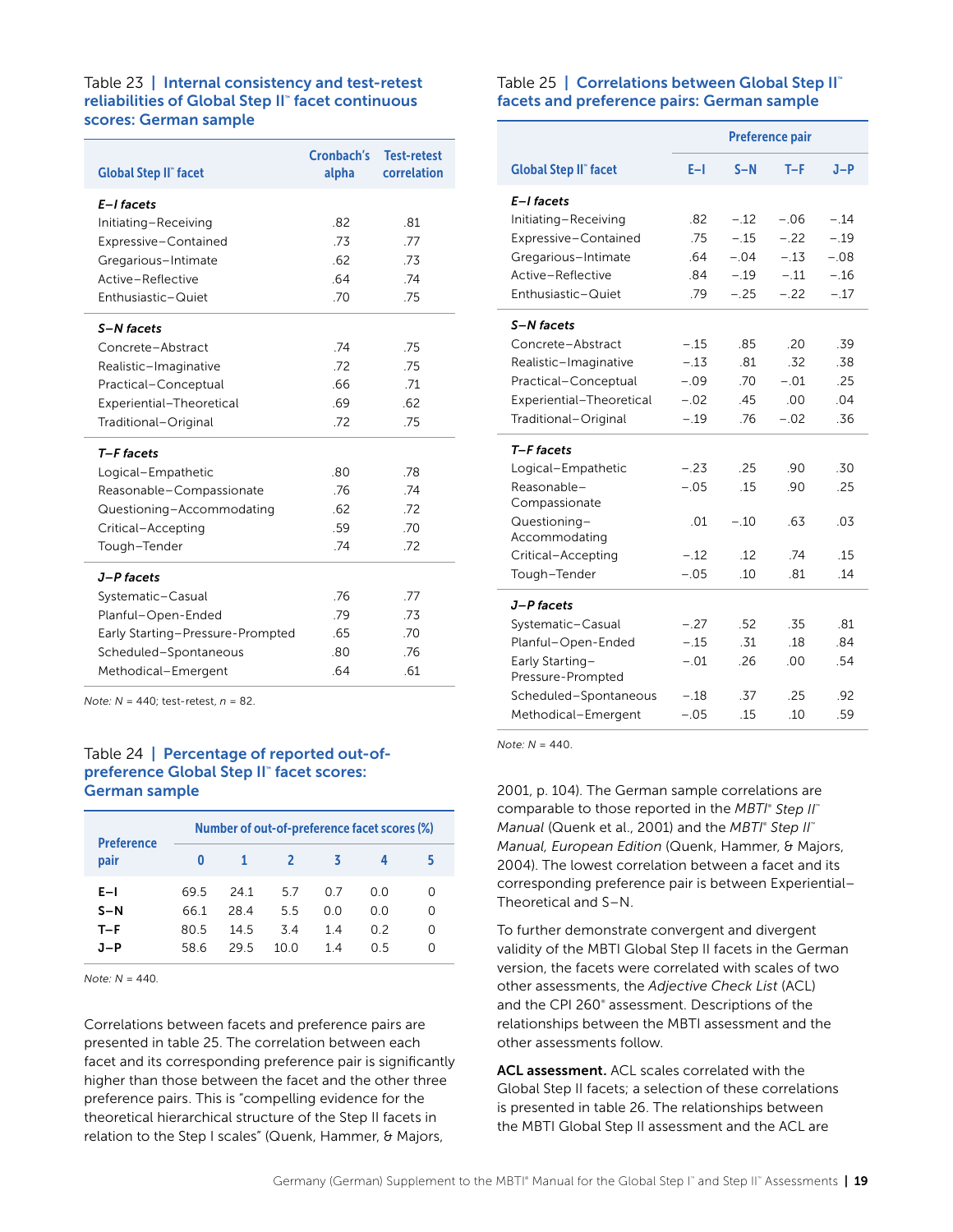#### <span id="page-20-0"></span>Table 26 ∣ Selected correlations between Global Step II™ facets and ACL scales: German sample

|                                    | <b>ACL scale</b> |                  |                  |               |                  |                    |                  |                  |                  |              |                  |                     |                             |
|------------------------------------|------------------|------------------|------------------|---------------|------------------|--------------------|------------------|------------------|------------------|--------------|------------------|---------------------|-----------------------------|
| <b>Global Step II" facet scale</b> | Communality      | <b>Dominance</b> | <b>Endurance</b> | Order         | Nurturance       | <b>Affiliation</b> | Exhibition       | Change           | <b>Deference</b> | Self-Control | Self-Confidence  | Personal Adjustment | <b>Creative Personality</b> |
| E-I facet scales                   |                  |                  |                  |               |                  |                    |                  |                  |                  |              |                  |                     |                             |
| Initiating-Receiving               | $-.14$           | $-.52$           | $-.29$           | $-.21$        | $-.22$           | $-.26$             | $-.49$           | $-.19$           | .25              | .29          | $-.42$           | $-.32$              | $-.14$                      |
| Expressive-Contained               | $-.08$           | $-.25$<br>$-.37$ | $-.11$           | .03<br>$-.03$ | $-.31$           | $-.20$<br>$-.09$   | $-.41$           | $-.16$           | .05              | .23<br>.35   | $-.21$<br>$-.27$ | $-.25$              | .05                         |
| Gregarious-Intimate                | .02<br>.06       | $-.35$           | $-.11$<br>.00    | .08           | $-.13$<br>$-.11$ | $-.09$             | $-.40$<br>$-.50$ | $-.17$<br>$-.20$ | .30<br>.28       | .42          | $-.26$           | $-.19$<br>$-.12$    | $-.05$<br>.01               |
| Active-Reflective                  | $-.11$           | $-.40$           | $-.08$           | .04           | $-.27$           | $-.20$             | $-.53$           | $-.20$           | .15              | .40          | $-.37$           | $-.24$              | $-.10$                      |
| Enthusiastic-Quiet                 |                  |                  |                  |               |                  |                    |                  |                  |                  |              |                  |                     |                             |
| S-N facet scales                   |                  |                  |                  |               |                  |                    |                  |                  |                  |              |                  |                     |                             |
| Concrete-Abstract                  | .01              | .14              | .06              | $-.02$        | .07              | .04                | .29              | .26              | $-.16$           | $-.19$       | .18              | .11                 | .19                         |
| Realistic-Imaginative              | $-.03$           | .00              | $-.15$           | $-.16$        | .07              | .03                | .18              | .23              | $-.05$           | $-.21$       | .05              | .04                 | .14                         |
| Practical-Conceptual               | $-.02$           | .06              | .07              | .07           | $-.09$           | $-.04$             | .12              | .02              | $-.20$           | $-.22$       | .20              | .03                 | .32                         |
| Experiential-Theoretical           | $-.09$           | .09              | $-.03$           | $-.07$        | .05              | .04                | .13              | .16              | $-.07$           | $-.18$       | .12              | .06                 | .11                         |
| Traditional-Original               | .02              | .25              | .11              | .13           | .00              | .10                | .24              | .28              | $-.24$           | $-.29$       | .32              | .15                 | .31                         |
| T-F facet scales                   |                  |                  |                  |               |                  |                    |                  |                  |                  |              |                  |                     |                             |
| Logical-Empathetic                 | .15              | $-.03$           | $-.08$           | $-.24$        | .35              | .14                | .14              | .17              | .23              | $-.01$       | $-.04$           | .09                 | $-.18$                      |
| Reasonable-Compassionate           | .13              | $-.09$           | $-.08$           | $-.21$        | .43              | .18                | .00              | .05              | .36              | .09          | $-.08$           | .13                 | $-.20$                      |
| Questioning-Accommodating          | .06              | $-.12$           | $-.09$           | $-.23$        | .30              | .02                | $-.02$           | .00              | .28              | .12          | $-.13$           | .02                 | $-.16$                      |
| Critical-Accepting                 | .17              | .03              | .00              | $-.13$        | .37              | .14                | .11              | .11              | .19              | $-.04$       | .07              | .17                 | $-.03$                      |
| Tough-Tender                       | .21              | $-.13$           | $-.06$           | $-.18$        | .51              | .19                | .01              | .06              | .41              | .13          | $-.10$           | .16                 | $-.11$                      |
| J-P facet scales                   |                  |                  |                  |               |                  |                    |                  |                  |                  |              |                  |                     |                             |
| Systematic-Casual                  | $-.07$           | .04              | $-.17$           | $-.23$        | .11              | $-.01$             | .23              | .15              | $-.10$           | $-.37$       | .07              | $-.03$              | .03                         |
| Planful-Open-Ended                 | $-.14$           | .02              | $-.15$           | $-.21$        | .09              | $-.04$             | .06              | .05              | $-.06$           | $-.19$       | .06              | .04                 | .03                         |
| Early Starting-Pressure-Prompted   | $-.12$           | $-.05$           | $-.18$           | $-.14$        | $-.16$           | $-.09$             | .07              | $-.01$           | $-.17$           | $-.20$       | $-.01$           | $-.12$              | .08                         |
| Scheduled-Spontaneous              | $-.20$           | $-.10$           | $-.25$           | $-.33$        | .03              | $-.15$             | .00              | $-.09$           | .06              | $-.18$       | $-.08$           | $-.07$              | $-.14$                      |
| Methodical-Emergent                | $-.14$           | $-.05$           | $-.24$           | $-.22$        | $-.23$           | $-.16$             | .02              | .00              | $-.19$           | $-.22$       | $-.02$           | $-.17$              | .15                         |

*Note: n* = 94.

consistent with those reported in the *MBTI*®  *Step II*™ *Manual* (Quenk et al., 2001) and the *MBTI*®  *Step II*™ *Manual, European Edition* (Quenk et al., 2004).

CPI 260° assessment. Correlations between the Global Step II facets and CPI 260 assessment scales for the German sample are shown in table 27. The correlations reported here are similar to those found in the *MBTI*® *Step II*™  *Manual* for the CPI™ 434 assessment (Quenk et al., 2001), providing additional evidence of the validity of the MBTI Global Step II assessment.

### Global Step II™ Facet Distributions

Determining whether a particular score is in-preference, midzone, or out-of-preference provides the basis for recognizing and understanding individual differences among people of the same type. When practitioners give feedback to respondents, the most important verification issue is the accuracy with which the scores reflect respondents' placement at either pole or in the midzone. If a respondent disagrees with results on a facet, interpretation will be affected. For example, a respondent may judge a facet score that was reported as midzone to be actually out-of-preference or in-preference. In such an instance, statements in the report will be incorrect for that facet, so the practitioner must provide appropriate interpretive information that corresponds to the respondent's verified placement.

Table 28 shows the percentages and rank order of in-preference, midzone, and out-of-preference scores for the 20 Global Step II facets for the German sample. Interpreters may find this table useful because it shows which facets are more or less likely to yield scores in these three categories. There are wide variations in the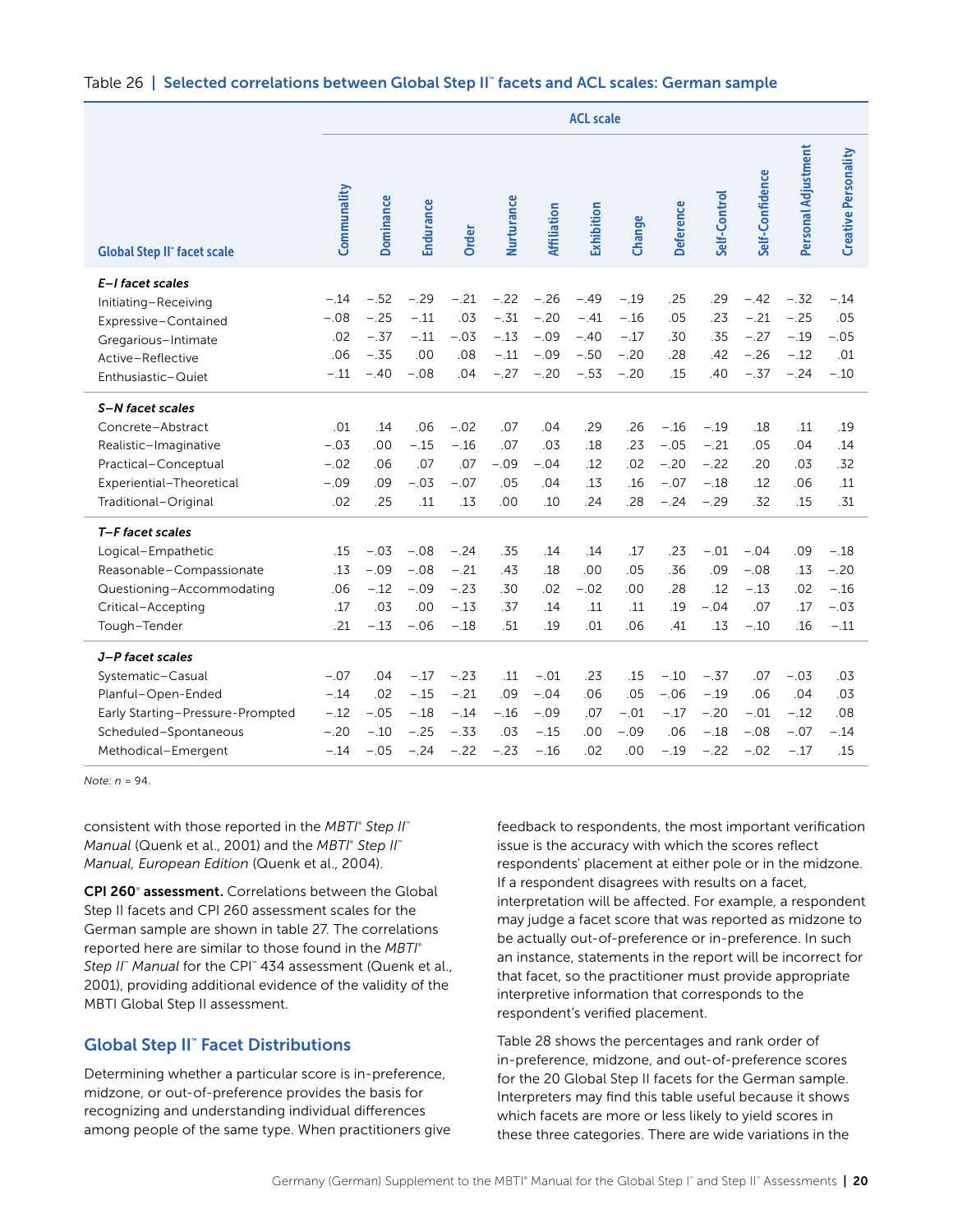|                                      | CPI 260° scale                                                       |             |                                                                                                                                                                               |           |                 |                   |     |  |  |                                                                                                 |  |  |     |                                                             |                   |    |     |             |             |           |                                                                                                          |  |     |                                                                                                                                                                                                                               |  |
|--------------------------------------|----------------------------------------------------------------------|-------------|-------------------------------------------------------------------------------------------------------------------------------------------------------------------------------|-----------|-----------------|-------------------|-----|--|--|-------------------------------------------------------------------------------------------------|--|--|-----|-------------------------------------------------------------|-------------------|----|-----|-------------|-------------|-----------|----------------------------------------------------------------------------------------------------------|--|-----|-------------------------------------------------------------------------------------------------------------------------------------------------------------------------------------------------------------------------------|--|
| <b>Global Step II" facet scale</b>   | <b>Do</b>                                                            | <b>Cs</b>   | <b>Sy</b>                                                                                                                                                                     | <b>Sp</b> | <b>Sa</b>       |                   |     |  |  | In Em Re So Sc Gi Cm Wb                                                                         |  |  |     | To Ac                                                       | Ai                | Cf | ls. |             | Fx Sn Mp Wo |           | <b>Ct</b>                                                                                                |  |     | Lp Ami Leo v.1 v.2 v.3                                                                                                                                                                                                        |  |
| E-I facet scales                     |                                                                      |             |                                                                                                                                                                               |           |                 |                   |     |  |  |                                                                                                 |  |  |     |                                                             |                   |    |     |             |             |           |                                                                                                          |  |     |                                                                                                                                                                                                                               |  |
| Initiating-Receiving                 | $-.62 - .42 - .68 - .47 - .53 - .37 - .33 - .06 - .07$               |             |                                                                                                                                                                               |           |                 |                   |     |  |  |                                                                                                 |  |  |     |                                                             |                   |    |     |             |             |           |                                                                                                          |  |     | $-0.25 - 0.20 - 0.20 - 0.25 - 0.05 - 0.16 - 0.11 - 0.32 - 0.10$ . $-0.30 - 0.30 - 0.19 - 0.25 - 0.58 - 0.04 - 0.24$ . $-0.42 - 0.09 - 0.07$                                                                                   |  |
| Expressive-Contained                 | $-.36 - .23 - .52 - .33 - .28 - .19 - .32 - .03 - .10$               |             |                                                                                                                                                                               |           |                 |                   |     |  |  |                                                                                                 |  |  |     | $.04 - .15 - .13 - .19 - .10 - .15 - .10 - .17 - .16 - .04$ |                   |    |     |             |             |           | $.21 - .19 - .12 - .26 - .30 - .11 - .03$                                                                |  |     | $.19 - .01 - .17$                                                                                                                                                                                                             |  |
| Gregarious-Intimate                  |                                                                      |             | $-.41 - .28 - .50 - .34 - .32 - .20 - .26 - .08 - .22$                                                                                                                        |           |                 |                   |     |  |  |                                                                                                 |  |  |     |                                                             |                   |    |     |             |             |           | .11 .00 - .09 - .23 - .18 - .17 - .27 - .29 - .34 - .18 .20 - .23 - .17 - .35 - .35 - .11 - .09          |  | .29 | $.07 - .20$                                                                                                                                                                                                                   |  |
| Active-Reflective                    | $-.54 - .35 - .60 - .39 - .45 - .22 - .25 - .01 - .13$               |             |                                                                                                                                                                               |           |                 |                   |     |  |  |                                                                                                 |  |  |     |                                                             |                   |    |     |             |             |           |                                                                                                          |  |     | $.25$ $.05$ $-11$ $-15$ $.02$ $-13$ $-02$ $-23$ $-18$ $.14$ $.31$ $-22$ $-14$ $-20$ $-43$ $.03$ $-14$ $.48$ $-21$ $-01$                                                                                                       |  |
| Enthusiastic-Quiet                   | $-.46$ $-.32$ $-.56$ $-.35$ $-.35$ $-.22$ $-.35$ $-.08$ $-.19$       |             |                                                                                                                                                                               |           |                 |                   |     |  |  |                                                                                                 |  |  |     |                                                             |                   |    |     |             |             |           | $.12 - .01 - .11 - .18 - .10 - .15 - .19 - .25 - .34 - .11$ $.24 - .20 - .13 - .34 - .39 - .09 - .18$    |  |     | $.33 \t .00 - 14$                                                                                                                                                                                                             |  |
| S-N facet scales                     |                                                                      |             |                                                                                                                                                                               |           |                 |                   |     |  |  |                                                                                                 |  |  |     |                                                             |                   |    |     |             |             |           |                                                                                                          |  |     |                                                                                                                                                                                                                               |  |
| Concrete-Abstract                    | 18                                                                   | .25         | .16                                                                                                                                                                           | .18       |                 | $.21 \quad .18$   |     |  |  | .32. 02. 06. 07. 15. 02. 02. 02. 08. -.32. 07. 16. 07. 04.                                      |  |  |     |                                                             |                   |    |     |             |             |           |                                                                                                          |  |     | $0.02$ $0.04$ $-0.10$ $0.35$ $0.08$ $-0.13$ $-0.15$ $-0.32$ $-0.24$ $-0.03$                                                                                                                                                   |  |
| Realistic-Imaginative                | $-.08$                                                               |             | $.09 - .06$                                                                                                                                                                   |           |                 |                   |     |  |  |                                                                                                 |  |  |     |                                                             |                   |    |     |             |             |           |                                                                                                          |  |     | .22 - 19 -.31 -.32 -.30 -.37 -.30 -.34 -.34 -.31 -.31 -.31 -.31 -.31 -.32 -.34 -.34 -.34 -.34 -.34 -.35 -.34 -.35 -.34                                                                                                        |  |
| Practical-Conceptual                 | .28                                                                  | .42         | .27                                                                                                                                                                           | .26       | .39             | .24               | .35 |  |  | $.05 - .08 - .17 - .16 - .15$ .08                                                               |  |  | .19 | .00                                                         | $.21$ $.14$ $.18$ |    |     | $.28 - .10$ |             | $.14$ .04 |                                                                                                          |  |     | $.47$ $.19 - .04$ $.01 - .37 - .10$ $.13$                                                                                                                                                                                     |  |
| Experiential-Theoretical             | $-.04$                                                               |             |                                                                                                                                                                               |           |                 |                   |     |  |  |                                                                                                 |  |  |     |                                                             |                   |    |     |             |             |           |                                                                                                          |  |     |                                                                                                                                                                                                                               |  |
| Traditional-Original                 | .45                                                                  | .48         |                                                                                                                                                                               |           |                 |                   |     |  |  |                                                                                                 |  |  |     |                                                             |                   |    |     |             |             |           |                                                                                                          |  |     | 06. 05 – 46 – 09. 09 – 34. 06. 21. 27. 15. 26. 27. 23. 06. 05. 10. 10. 27. 29 – 08 – 05. 39. 47. 47. 40. 36.                                                                                                                  |  |
| T-F facet scales                     |                                                                      |             |                                                                                                                                                                               |           |                 |                   |     |  |  |                                                                                                 |  |  |     |                                                             |                   |    |     |             |             |           |                                                                                                          |  |     |                                                                                                                                                                                                                               |  |
| Logical-Empathetic                   |                                                                      |             |                                                                                                                                                                               |           |                 |                   |     |  |  |                                                                                                 |  |  |     |                                                             |                   |    |     |             |             |           |                                                                                                          |  |     | $-0.21$ $-0.21$ $-0.21$ $-0.21$ $-0.21$ $-0.5$ $-0.5$ $-0.5$ $-0.5$ $-0.5$ $-0.5$ $-0.5$ $-0.5$ $-0.5$ $-0.5$ $-0.5$ $-0.5$ $-0.5$ $-0.5$ $-0.5$ $-0.5$ $-0.5$ $-0.5$ $-0.5$ $-0.5$ $-0.5$ $-0.5$ $-0.5$ $-0.5$ $-0.5$ $-0.5$ |  |
| Reasonable-<br>Compassionate         | $-.33 - .37 - .28 - .30 - .35 - .39 - .14 - .27 - .26$               |             |                                                                                                                                                                               |           |                 |                   |     |  |  |                                                                                                 |  |  |     |                                                             |                   |    |     |             |             |           | $.13 - .02 - .07 - .34 - .26 - .21 - .29 - .45 - .33 - .02$ $.40 - .40 - .36 - .27 - .33 - .21 - .30$    |  |     | $.27 - .22 - .15$                                                                                                                                                                                                             |  |
| Questioning-                         |                                                                      |             | $-.44$ $-.35$ $-.27$ $-.39$ $-.50$ $-.25$ $-.20$ $-.13$ $.03$ $-.07$ $-.01$ $-.21$ $-.30$ $-.19$ $-.35$ $-.35$ $-.39$ $-.19$ $-.43$ $-.36$ $-.25$ $-.44$ $-.36$ $-.14$ $-.27$ |           |                 |                   |     |  |  |                                                                                                 |  |  |     |                                                             |                   |    |     |             |             |           |                                                                                                          |  |     | $.26 \t .00 - .28$                                                                                                                                                                                                            |  |
| Accommodating                        |                                                                      |             |                                                                                                                                                                               |           |                 |                   |     |  |  |                                                                                                 |  |  |     |                                                             |                   |    |     |             |             |           |                                                                                                          |  |     |                                                                                                                                                                                                                               |  |
| Critical-Accepting                   |                                                                      |             | $-.11-.20-.01-.08-.17-.24.00-.14-.06$                                                                                                                                         |           |                 |                   |     |  |  | .10                                                                                             |  |  |     |                                                             |                   |    |     |             |             |           | $0.01 - 0.14 - 0.15 - 0.01 - 0.21 - 0.25 - 0.21 - 0.17 - 0.27 - 0.18 - 0.11 - 0.23 - 0.06 - 0.04 - 0.20$ |  |     | $.07 - .04 - .13$                                                                                                                                                                                                             |  |
| Tough-Tender                         | $-.26$ $-.37$ $-.17$ $-.23$ $-.29$ $-.35$ $-.05$ $-.10$ $-.12$ $.18$ |             |                                                                                                                                                                               |           |                 |                   |     |  |  |                                                                                                 |  |  |     |                                                             |                   |    |     |             |             |           | .05 .17 $-18$ $-15$ $-04$ $-17$ $-28$ $-23$ $-02$ $-41$ $-26$ $-14$ $-22$ $-21$ $-05$ $-26$              |  |     | $.24 - .13 - .12$                                                                                                                                                                                                             |  |
| J-P facet scales                     |                                                                      |             |                                                                                                                                                                               |           |                 |                   |     |  |  |                                                                                                 |  |  |     |                                                             |                   |    |     |             |             |           |                                                                                                          |  |     |                                                                                                                                                                                                                               |  |
| Systematic-Casual                    | .05                                                                  | .14         | .15                                                                                                                                                                           | .14       | .15             | .05               |     |  |  |                                                                                                 |  |  |     |                                                             |                   |    |     |             |             |           |                                                                                                          |  |     | 11. 41– 05 – 05 – 04 – 04 – 04. 41. - 04. - 04. - 06. - 00. - 09. - 00. - 07. - 00. - 16. - 09. - 16. - 10. - 8.                                                                                                              |  |
| Planful-Open-Ended                   | .02                                                                  | .11         | .13                                                                                                                                                                           | .22       | .14             | .10               |     |  |  | $.18 - .18 - .17 - .08 - .17 - .04 - .02 - .09 - .28 - .02 - .01 - .01 - .36 - .04 - .08 - .08$ |  |  |     |                                                             |                   |    |     |             |             |           |                                                                                                          |  |     | $.35$ $.01$ $-.01$ $-.22$ $-.03$ $-.50$ $.01$                                                                                                                                                                                 |  |
| Early Starting-<br>Pressure-Prompted | .03                                                                  | .13         | .10                                                                                                                                                                           |           | $.22 \quad .16$ |                   |     |  |  |                                                                                                 |  |  |     |                                                             |                   |    |     |             |             |           |                                                                                                          |  |     | .01 - 21 - 06 - - 04 - - 04 - - 02 - - 04 - 05 - - 01 - - 04 - - 04 - - 04 - - 04 - - 04 - - 04 - - 04 - - 12 - 12                                                                                                            |  |
| Scheduled-Spontaneous                |                                                                      | $.02 - .03$ | .10                                                                                                                                                                           |           |                 | $.07$ $.06 - .03$ |     |  |  |                                                                                                 |  |  |     |                                                             |                   |    |     |             |             |           |                                                                                                          |  |     | .11 – 32 – 05 – 05 – 06 – 10 – 15 – 14 – 12 – 01 – 02 – 06 – 06 – 08 – 02 – 08 – 08 – 09 – 09 – 19 – 10 – 13 – 15                                                                                                             |  |
| Methodical-Emergent                  | $-.02$ $-.02$ .05                                                    |             |                                                                                                                                                                               |           |                 |                   |     |  |  |                                                                                                 |  |  |     |                                                             |                   |    |     |             |             |           |                                                                                                          |  |     | 00. 29 – 01. – 09. – 00. – 06. – 16. – 09. – 00. – 02. – 02. – 04. – 10. – 23. – 04. – 08. – 06. – 06. – 16. – 11. – 02. – 12.                                                                                                |  |

#### Table 27 | Correlations between Global Step II™ facets and CPI 260° scales: German sample

*Note: n* = 97.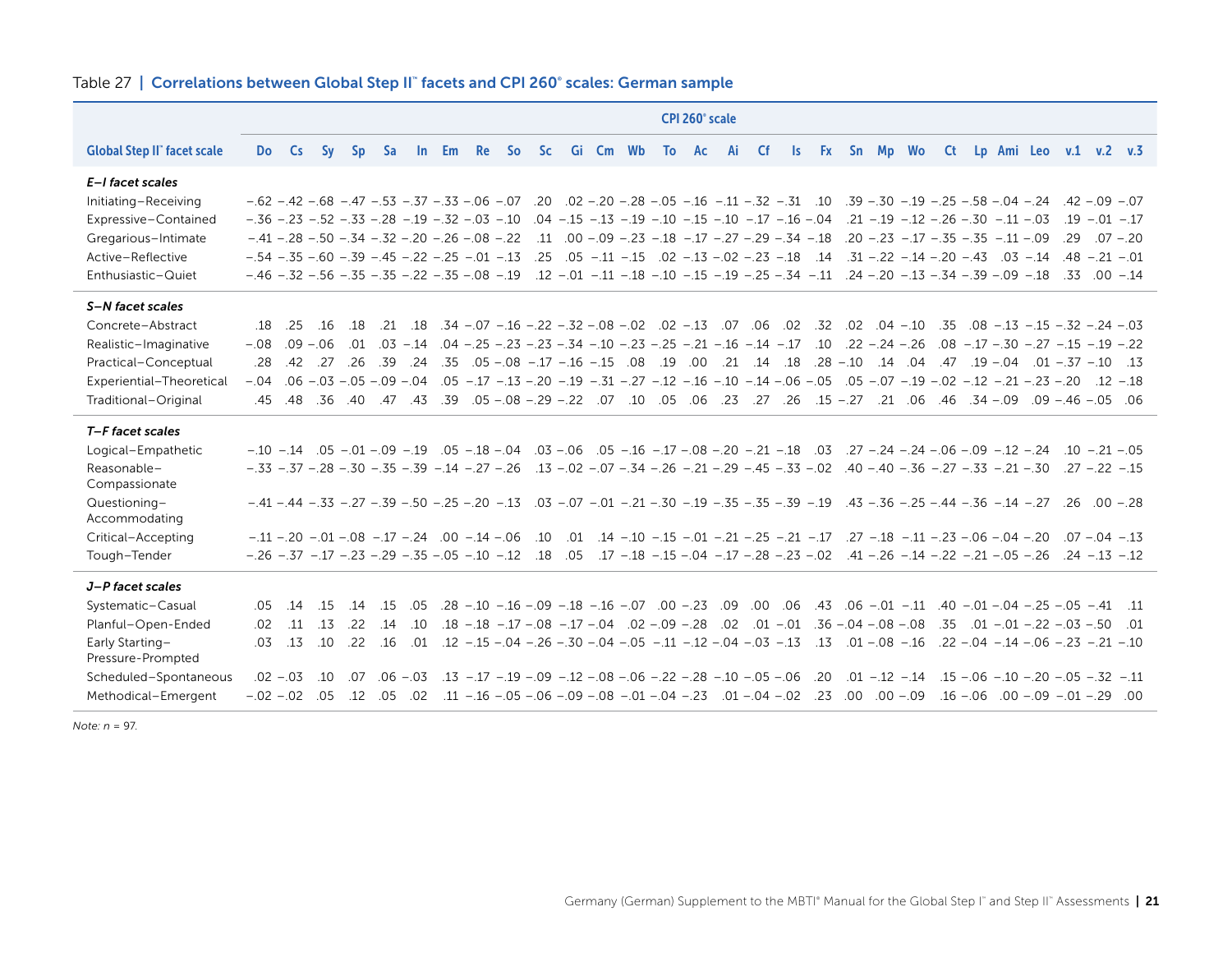### <span id="page-22-0"></span>Table 28 | In-preference, midzone, and out-of-preference percentages and rankings for the Global Step II" facets: German sample

|                                  | In-preference |              |      | <b>Midzone</b> | Out-of-preference |                |  |
|----------------------------------|---------------|--------------|------|----------------|-------------------|----------------|--|
| <b>Global Step II" facet</b>     | $\%$          | <b>Rank</b>  | $\%$ | <b>Rank</b>    | %                 | <b>Rank</b>    |  |
| E-I facets                       |               |              |      |                |                   |                |  |
| Initiating-Receiving             | 55            | 9            | 42   | 5              | 3                 | 17             |  |
| Expressive-Contained             | 49            | 18           | 45   | $\overline{c}$ | 6                 | 12             |  |
| Gregarious-Intimate              | 54            | 11           | 30   | 17             | 15                | $\overline{4}$ |  |
| Active-Reflective                | 55            | 10           | 40   | 6              | 4                 | 15             |  |
| Enthusiastic-Quiet               | 53            | 16           | 39   | 9              | 9                 | 6              |  |
| S-N facets                       |               |              |      |                |                   |                |  |
| Concrete-Abstract                | 53            | 15           | 45   | $\overline{4}$ | 3                 | 18             |  |
| Realistic-Imaginative            | 59            | 7            | 34   | 13             | 7                 | 11             |  |
| Practical-Conceptual             | 65            | $\mathbf{1}$ | 28   | 18             | 8                 | 9              |  |
| Experiential-Theoretical         | 45            | 19           | 39   | 7              | 15                | 3              |  |
| Traditional-Original             | 54            | 13           | 39   | 8              | $\overline{7}$    | 10             |  |
| T-F facets                       |               |              |      |                |                   |                |  |
| Logical-Empathetic               | 63            | 3            | 36   | 12             | 1                 | 20             |  |
| Reasonable-Compassionate         | 60            | 6            | 36   | 11             | 3                 | 16             |  |
| Questioning-Accommodating        | 42            | 20           | 50   | 1              | 8                 | 8              |  |
| Critical-Accepting               | 60            | 5            | 31   | 16             | 8                 | 7              |  |
| Tough-Tender                     | 61            | 4            | 33   | 14             | 6                 | 13             |  |
| J-P facets                       |               |              |      |                |                   |                |  |
| Systematic-Casual                | 53            | 14           | 38   | 10             | 9                 | 5              |  |
| Planful-Open-Ended               | 63            | 2            | 32   | 15             | 5                 | 14             |  |
| Early Starting-Pressure-Prompted | 52            | 17           | 25   | 19             | 23                | $\mathbf{1}$   |  |
| Scheduled-Spontaneous            | 54            | 12           | 45   | 3              | $\overline{c}$    | 19             |  |
| Methodical-Emergent              | 58            | 8            | 24   | 20             | 18                | 2              |  |

*Note: N* = 440.

frequency with which facet scores are likely to be out-ofpreference. Here, the facet with the highest percentage of out-of-preference scores is Early Starting–Pressure-Prompted at 23%, followed by Methodical–Emergent at 18%. The Logical–Empathetic facet (1%) and the Scheduled–Spontaneous facet (2%) appear least likely to elicit out-of-preference responses.

Gender differences on the Step II facets in the German sample are presented in table 29.

# **CONCLUSION**

Initial analyses of the German translations of the MBTI Global Step I and Step II assessments demonstrate that they each have good internal consistency and test-retest

reliabilities that are consistent with those of prior forms of the MBTI assessment (i.e., Form M and Form Q, European Step I and Step II). Validity was established in several ways. First, included in this supplement are mean ACL and CPI 260 scale differences between Global Step I preferences. The differences show meaningful and expected relationships between the assessments. Next, correlations of the Global Step II assessment with two other assessments (the ACL and CPI 260) show anticipated relationships. The percentage of out-ofpreference facet scores is also presented. While more research should be conducted, all these analyses show that the German translations of the MBTI Global Step I and Step II assessments have adequate reliability and validity and are appropriate for use with individuals in Germany who read and understand German.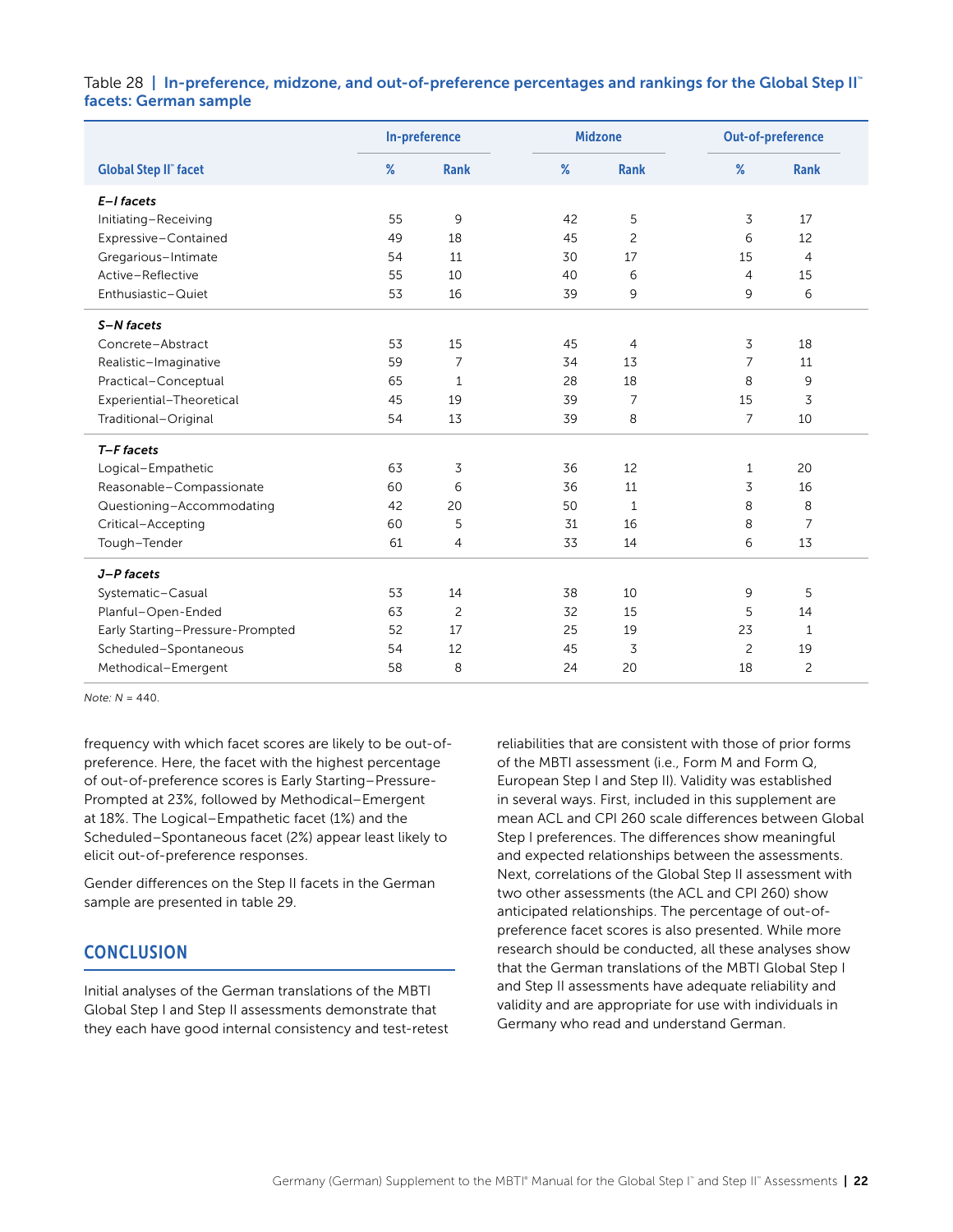### <span id="page-23-0"></span>Table 29 | Means, standard deviations, and Cohen's *d* of the Global Step II™ facets by total sample and gender: German sample

|                                  | <b>Total sample</b><br>$(N = 440)$ |           | <b>Men</b><br>$(n = 204)$ |           |         | <b>Women</b><br>$(n = 236)$ | <b>Gender</b><br>difference |
|----------------------------------|------------------------------------|-----------|---------------------------|-----------|---------|-----------------------------|-----------------------------|
| <b>Global Step II" facet</b>     | $\boldsymbol{M}$                   | <b>SD</b> | M                         | <b>SD</b> | M       | <b>SD</b>                   | Cohen's d                   |
| $E-I$ facets                     |                                    |           |                           |           |         |                             |                             |
| Initiating-Receiving             | 0.15                               | 0.79      | 0.18                      | 0.78      | 0.13    | 0.81                        | 0.06                        |
| Expressive-Contained             | 0.01                               | 0.73      | 0.05                      | 0.70      | $-0.03$ | 0.75                        | 0.11                        |
| Gregarious-Intimate              | $-0.04$                            | 0.71      | $-0.10$                   | 0.72      | 0.01    | 0.70                        | $-0.16$                     |
| Active-Reflective                | 0.09                               | 0.79      | 0.11                      | 0.75      | 0.07    | 0.82                        | 0.05                        |
| Enthusiastic-Quiet               | $-0.10$                            | 0.75      | $-0.04$                   | 0.73      | $-0.16$ | 0.77                        | 0.16                        |
| S-N facets                       |                                    |           |                           |           |         |                             |                             |
| Concrete-Abstract                | $-0.29$                            | 0.73      | $-0.32$                   | 0.70      | $-0.26$ | 0.75                        | $-0.08$                     |
| Realistic-Imaginative            | $-0.33$                            | 0.79      | $-0.41$                   | 0.81      | $-0.25$ | 0.77                        | $-0.20$                     |
| Practical-Conceptual             | $-0.55$                            | 0.74      | $-0.43$                   | 0.78      | $-0.65$ | 0.70                        | 0.30                        |
| Experiential-Theoretical         | $-0.19$                            | 0.65      | $-0.15$                   | 0.65      | $-0.21$ | 0.65                        | 0.09                        |
| Traditional-Original             | $-0.26$                            | 0.82      | $-0.20$                   | 0.82      | $-0.31$ | 0.81                        | 0.14                        |
| T-F facets                       |                                    |           |                           |           |         |                             |                             |
| Logical-Empathetic               | 0.20                               | 0.85      | $-0.10$                   | 0.82      | 0.47    | 0.78                        | $-0.72$                     |
| Reasonable-Compassionate         | 0.00                               | 0.82      | $-0.30$                   | 0.76      | 0.26    | 0.78                        | $-0.73$                     |
| Questioning-Accommodating        | 0.08                               | 0.70      | $-0.09$                   | 0.75      | 0.21    | 0.62                        | $-0.44$                     |
| Critical-Accepting               | $-0.11$                            | 0.69      | $-0.33$                   | 0.73      | 0.07    | 0.59                        | $-0.61$                     |
| Tough-Tender                     | 0.13                               | 0.84      | $-0.12$                   | 0.85      | 0.34    | 0.77                        | $-0.57$                     |
| J-P facets                       |                                    |           |                           |           |         |                             |                             |
| Systematic-Casual                | $-0.17$                            | 0.81      | $-0.24$                   | 0.80      | $-0.11$ | 0.83                        | $-0.16$                     |
| Planful-Open-Ended               | 0.02                               | 0.78      | 0.04                      | 0.75      | 0.01    | 0.80                        | 0.04                        |
| Early Starting-Pressure-Prompted | 0.07                               | 0.76      | 0.12                      | 0.75      | 0.03    | 0.77                        | 0.12                        |
| Scheduled-Spontaneous            | 0.00                               | 0.74      | $-0.01$                   | 0.74      | 0.01    | 0.75                        | $-0.03$                     |
| Methodical-Emergent              | 0.09                               | 0.76      | 0.06                      | 0.74      | 0.11    | 0.77                        | $-0.07$                     |

*Note:* For information on Cohen's *d*, see note 4, below.

# **NOTES**

- 1. Originally, samples from India (North American English) and Saudi Arabia (Arabic) were collected, but these were later dropped from the global sample due to sample composition and psychometric concerns.
- 2. The terms *translation* and *adaptation* are often used interchangeably in the testing and measurement literature. Historically, *translation* has been used to describe the process by which an assessment is converted to a language other than the one in which it was originally constructed. However, the term *adaptation*  is increasingly being used to reflect the fact that an effective conversion of assessment items from one language to another often requires not a word-forword translation but rather a modification intended to maintain the general sense or purpose of those items in a particular language. Nevertheless, as the more readily understood term, *translation* is used here.
- 3. Correlation coefficients range from –1 to 1 and can be squared and used as effect sizes (measures of the practical significance of the relationship between the two variables in question). Cohen's guidelines regarding effect sizes indicate that  $r = 0.10$  is a small effect size, *r* 2 = .30 is medium, and *r* 2 = .50 is large (Cohen, 1988, 1992).
- 4. Cohen's *d* is an estimate of an effect size computed by taking the difference between the means of two groups and dividing by their pooled standard deviations. Because the metric is in standard deviation units, effect sizes can easily be compared to evaluate the magnitude of a difference. Cohen (1992) provides an overview of the computation of a variety of effect sizes, along with guidance on interpretation. Cohen proposed that *d* = .20 be considered small, *d* = .50 be considered medium, and *d* = .80 be considered large. In psychological research, small to medium effect sizes are typical.